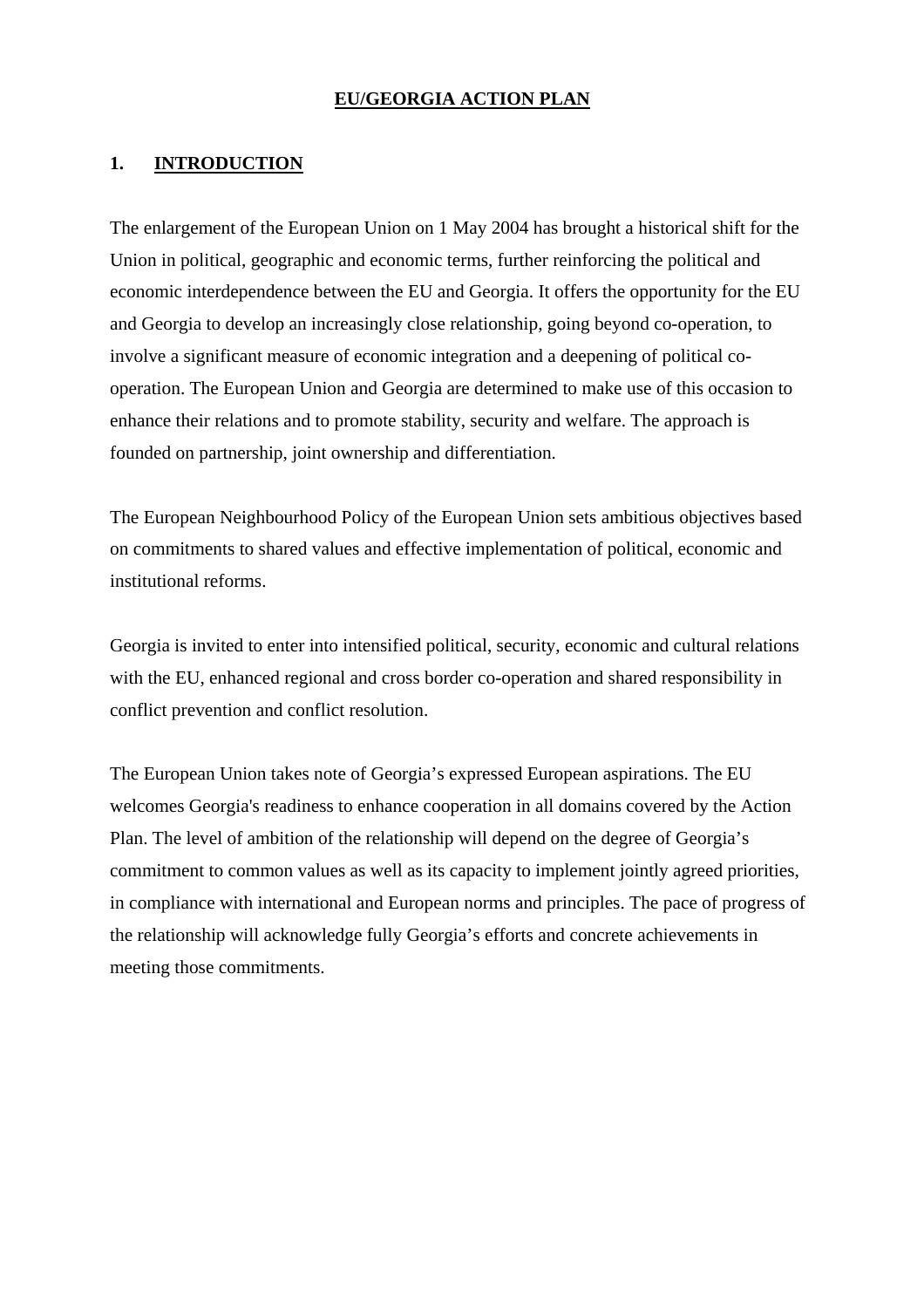This Action Plan is a first step in this process. The EU-Georgia Action Plan is a political document laying out the strategic objectives of the cooperation between Georgia and the EU. It covers a timeframe of five years. Its implementation will also help fulfil the provisions of the PCA, build ties in new areas of cooperation and encourage and support Georgia's objective of further integration into European economic and social structures.

Implementation of the Action Plan will significantly advance the approximation of Georgian legislation, norms and standards to those of the European Union. In this context, it will build solid foundations for further economic integration based on the adoption and implementation of economic and trade-related rules and regulations with the potential to enhance trade, investment and growth. It will furthermore help to devise and implement policies and measures to promote economic growth and social cohesion, to reduce poverty and to protect the environment, thereby contributing to the long-term objective of sustainable development. Georgia and the EU will cooperate closely in implementing this Action Plan.

The EU Special Representative for the South Caucasus will assist the relevant bodies in the implementation of this Action Plan in accordance with his mandate.

#### **2. NEW PARTNERSHIP PERSPECTIVES**

The European Neighbourhood Policy opens new partnership perspectives:

- The perspective of moving beyond cooperation to a significant degree of integration, including through a stake in the EU's Internal Market and gradual extension of four freedoms to Georgia, as well as the possibility for Georgia to participate progressively in key aspects of EU policies and programmes;
- An upgrade in the scope and intensity of political cooperation, through further development of mechanisms for political dialogue.
- Continuing strong EU commitment to support the settlement of Georgia's internal conflicts, drawing on the instruments at the EU's disposal, and in close consultation with the UN and OSCE. The EU is ready to consider ways to strengthen further its engagement;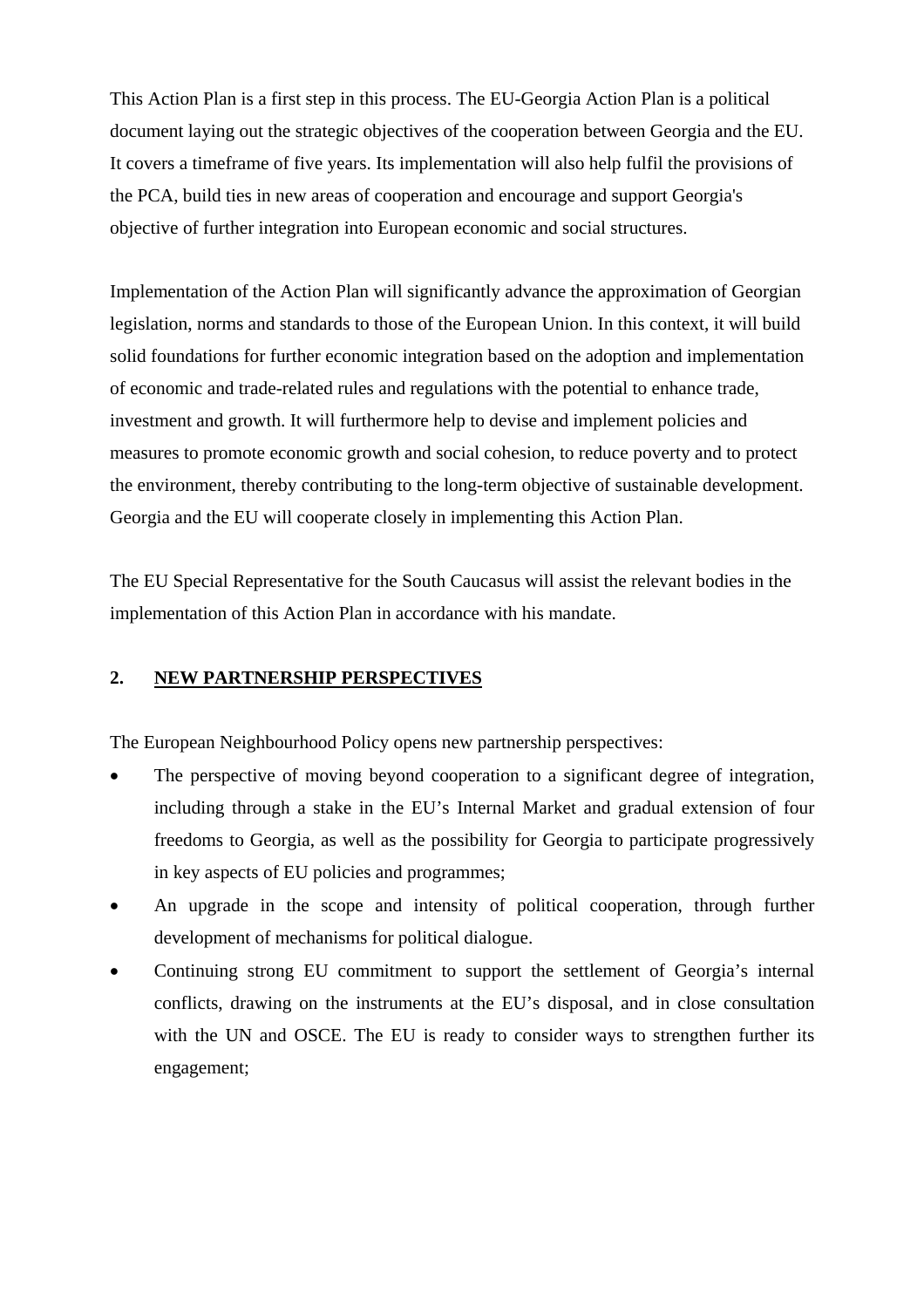- Enhancing cooperation in the area of Justice, Freedom and Security, notably in the field of border management and migration.
- Increased possibilities for closer co-operation in the area of foreign and security policy, including European Security and Defense Policy in particular on the issues of regional stability and crisis management.
- Deepening trade and economic relations; providing the opportunity for convergence of economic legislation, the opening of economies to each other, and the continued reduction of non-tariff barriers to trade, which will stimulate investment and growth.
- Enhancing co-operation in the fields of energy, transport and environment contributing to energy security and supply diversification needs for the EU.
- In parallel with the South Caucasus Partnership, enhance bilateral and multilateral cooperation in the Black Sea area – including strengthened regional economic cooperation between the Baltic, Black and Caspian Sea regions;
- The perspective of identifying particular initiatives that needs to be taken for a better governance on maritime related matters in the Black Sea and a more coordinated approach to the management of the sea space in the region.
- Increased financial support: EU financial assistance for Georgia will be available to support the actions identified in the present document. The Commission is furthermore proposing a new European Neighbourhood and Partnership Instrument (ENPI) for this purpose which will cover the main part of EU financial assistance and will include aspects of cross-border and trans-national cooperation. The Commission also intends to propose an extension of the EIB mandate to Georgia as of 2007;
- Possibilities of gradual opening of reinforced participation in certain Community programmes, promoting cultural, educational, environmental and scientific links.
- Support including through financial, technical assistance and twinning to meet EU norms and standards, and targeted advice and support for legislative approximation through a mechanism such as TAIEX;
- Establish a dialogue, in accordance with the acquis, on matters related to the movement of people between the EU and Georgia;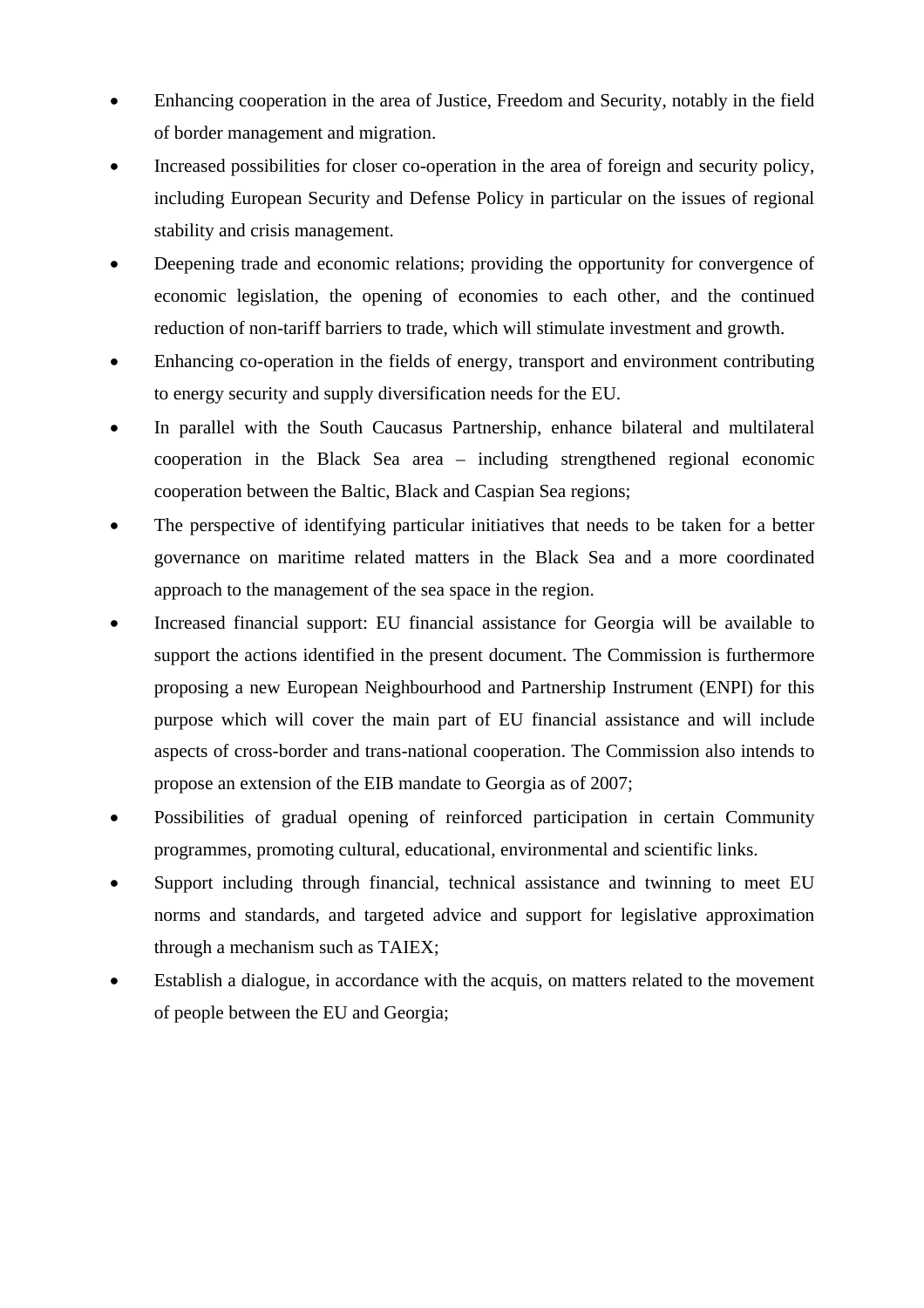In light of the fulfilment of the objectives of this Action Plan and of the overall evolution of EU-Georgia relations, consideration will be given in due time to the possibility of a new enhanced contractual relationship.

## **3. PRIORITIES FOR ACTION**

The Action Plan sets out a set of priorities in areas within and beyond the scope of the Partnership and Cooperation Agreement. Among these priorities, all of which are important, particular attention should be given to the following areas and specific actions.

#### **Priority area 1:**

*Strengthen rule of law especially through reform of the judicial system, including the penitentiary system, and through rebuilding state institutions. Strengthen democratic institutions and respect for human rights and fundamental freedoms in compliance with international commitments of Georgia (PCA, Council of Europe, OSCE, UN).* 

Specific actions:

- Reform of the whole judicial system in line with European standards notably through the implementation of the reform strategy for the criminal justice system, developed with the assistance of EUJUST Themis, including:
	- ensuring proper separation of powers, independence and impartiality of the judiciary, prosecution, police and law enforcement agencies;
	- improvement of training of judges, prosecutors, and officials in judiciary, Ministry of Justice administration, police and prisons, in particular with regard to the human rights issues and judicial internal cooperation;
	- improved access to justice notably through the establishment of an effective legal aid system;
	- penitentiary and probation service;
	- system of execution of Court decisions;
- Adopt a new Criminal Procedural Code (by 2007);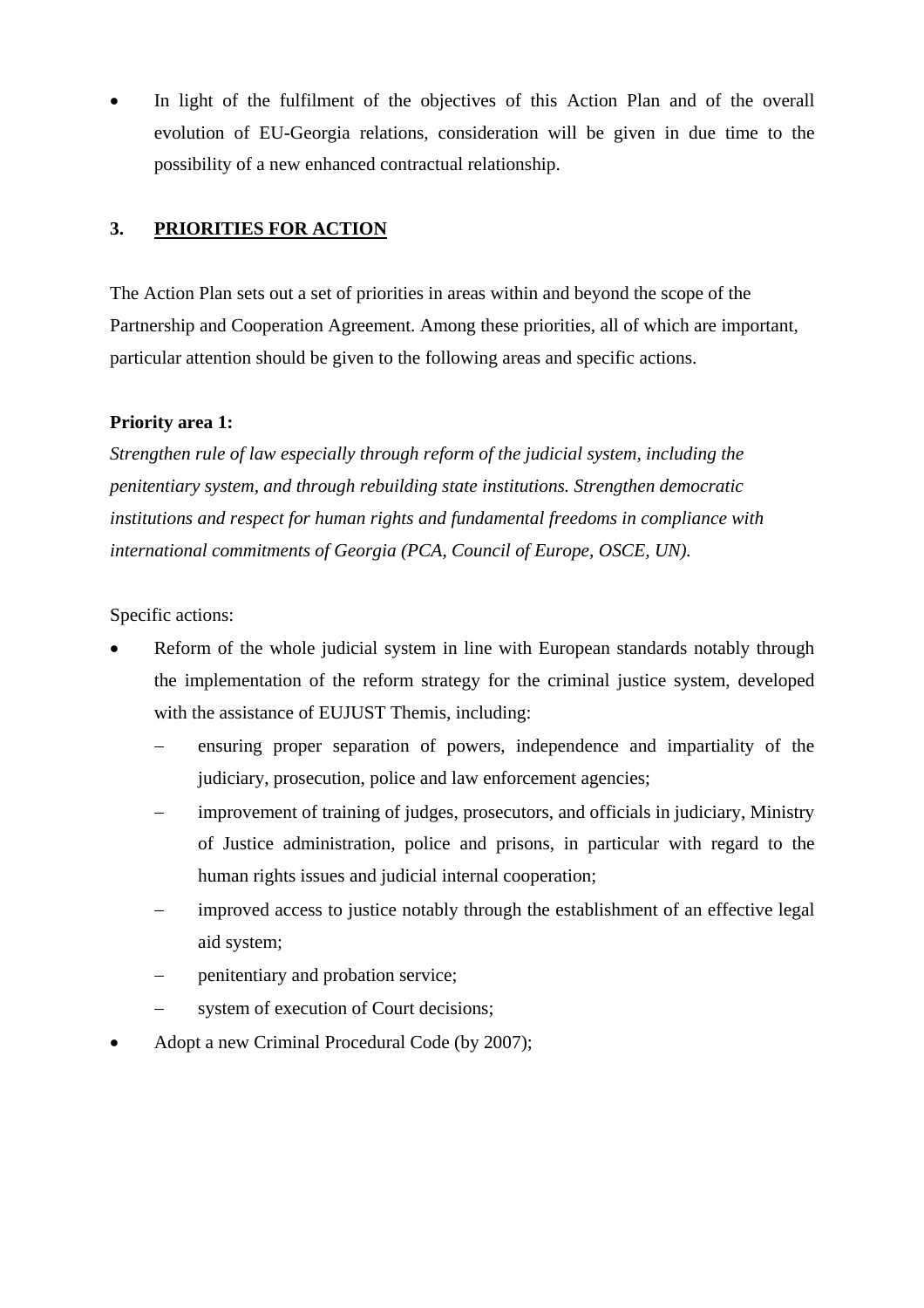- Implement the recommendations of the European Committee for the Prevention of Torture and Inhuman or Degrading Treatment or Punishment, notably to improve detention conditions.
- Adopt a public service reform strategy and legislation for the civil service in order to improve good governance and transparency.
- Develop a functioning civil register (by end 2009);
- Ensure the local (2006), parliamentary (2008) and presidential (2009) elections in Georgia are conducted in accordance with international standards, through implementation of OSCE/ODIHR and Council of Europe recommendations, notably regarding the need for a reliable voter registry and a functioning and transparent electoral commission;
- Finalise and implement a strategy and programme for local government reform (the "Law on Self Governance"), in accordance with Council of Europe recommendations;
- Ensure implementation of the Optional Protocol to the UN Convention Against Torture.

## **Priority area 2:**

*Improve the business and investment climate, including a transparent privatisation process, and continue the fight against corruption* 

Specific actions :

- Develop and implement a comprehensive programme to improve the business climate, in particular to improve the conditions to starting a business, hiring and firing workers, registering property, getting credit, protecting investors, enforcing contracts, and closing a business;
- Adopt (in 2006) and implement a new Customs Code in line with EU and international standards;
- Adopt and implement the necessary implementing provisions to the revised Customs Code in order to simplify and streamline customs procedures and to address the issue of customs ethics in line with EU and international standards;
- Set up a mechanism to ensure regular consultation/information of the trade community on import and export regulations and procedures;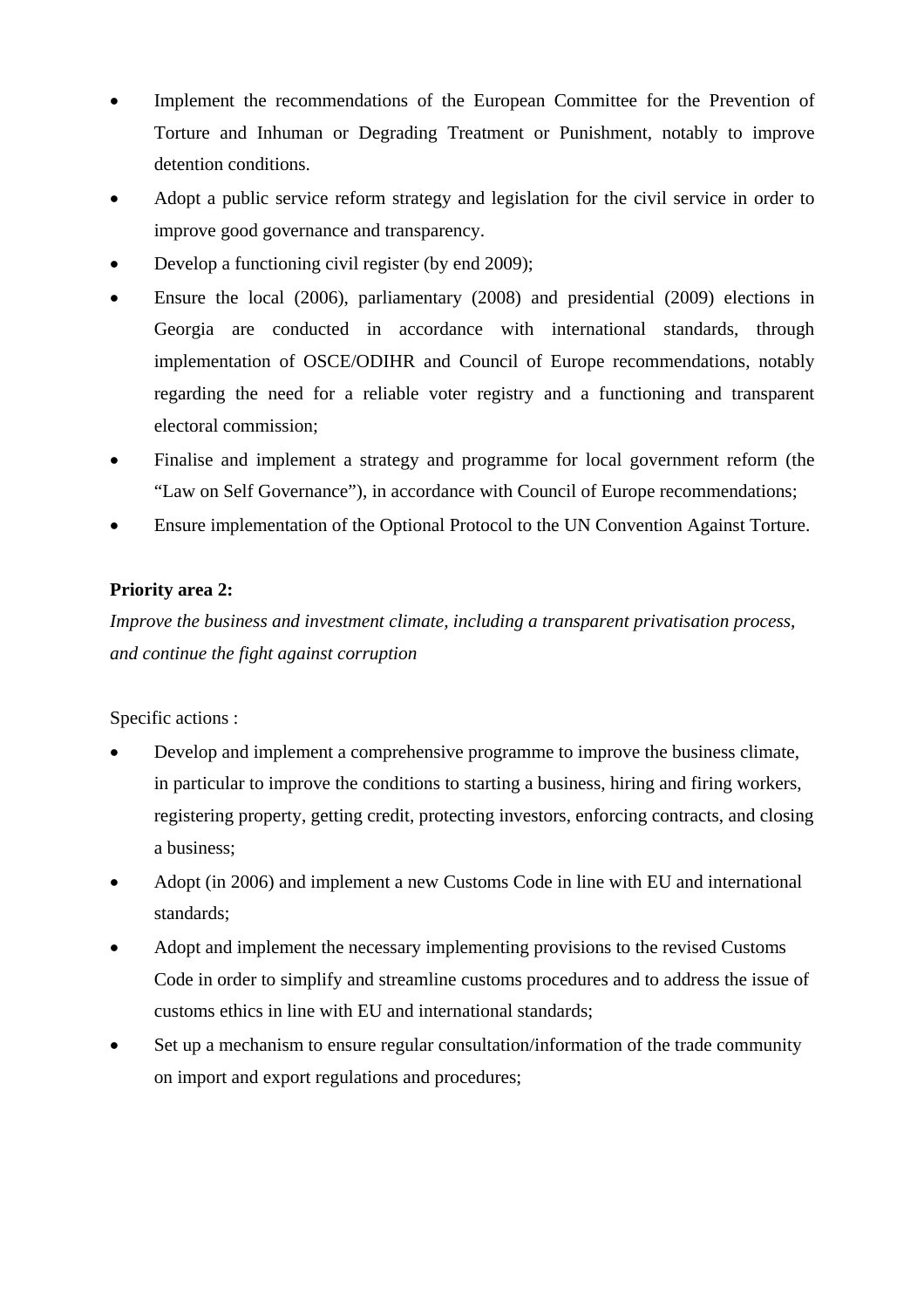- Strengthen the overall administrative capacity of the customs administration, in particular to increase transparency of customs rules and tariffs, to ensure the correct implementation of customs valuation rules, to implement the principles of risk based customs control and post clearance control ; provide the customs administration with sufficient internal or external laboratory expertise as well as sufficient operational capacity in the IT area;
- Continue the modernisation, simplification and computerisation of the tax administration. Ensure the smooth enforcement of the new Tax Code also by defining all necessary administrative structures and procedures, including a fiscal control strategy, audit and investigation methods, co-operation with the tax payers and tax compliance;
- Ensure the implementation of the recently approved National Anti-Corruption Strategy by 2009 ; ensure active participation of civil society in monitoring implementation ; regularly assess impact and progress made ;
- Pursue transparent privatisation process both as regards divestiture and use of privatisation proceeds;
- Establish the necessary administrative capacities to ensure an effective and transparent licences system.

## **Priority area 3:**

*Encourage economic development and enhance poverty reduction efforts and social cohesion, promote sustainable development including the protection of the environment; further convergence of economic legislation and administrative practices.* 

Specific actions:

- Maintain macroeconomic stability by implementing prudent monetary and fiscal policies including through ensuring the independence of the National Bank of Georgia; further improve strategic planning of expenditures through a Medium Term Expenditure Framework;
- Conduct a systematic review and revision of the government's reform strategy document, with particular emphasis on poverty reduction;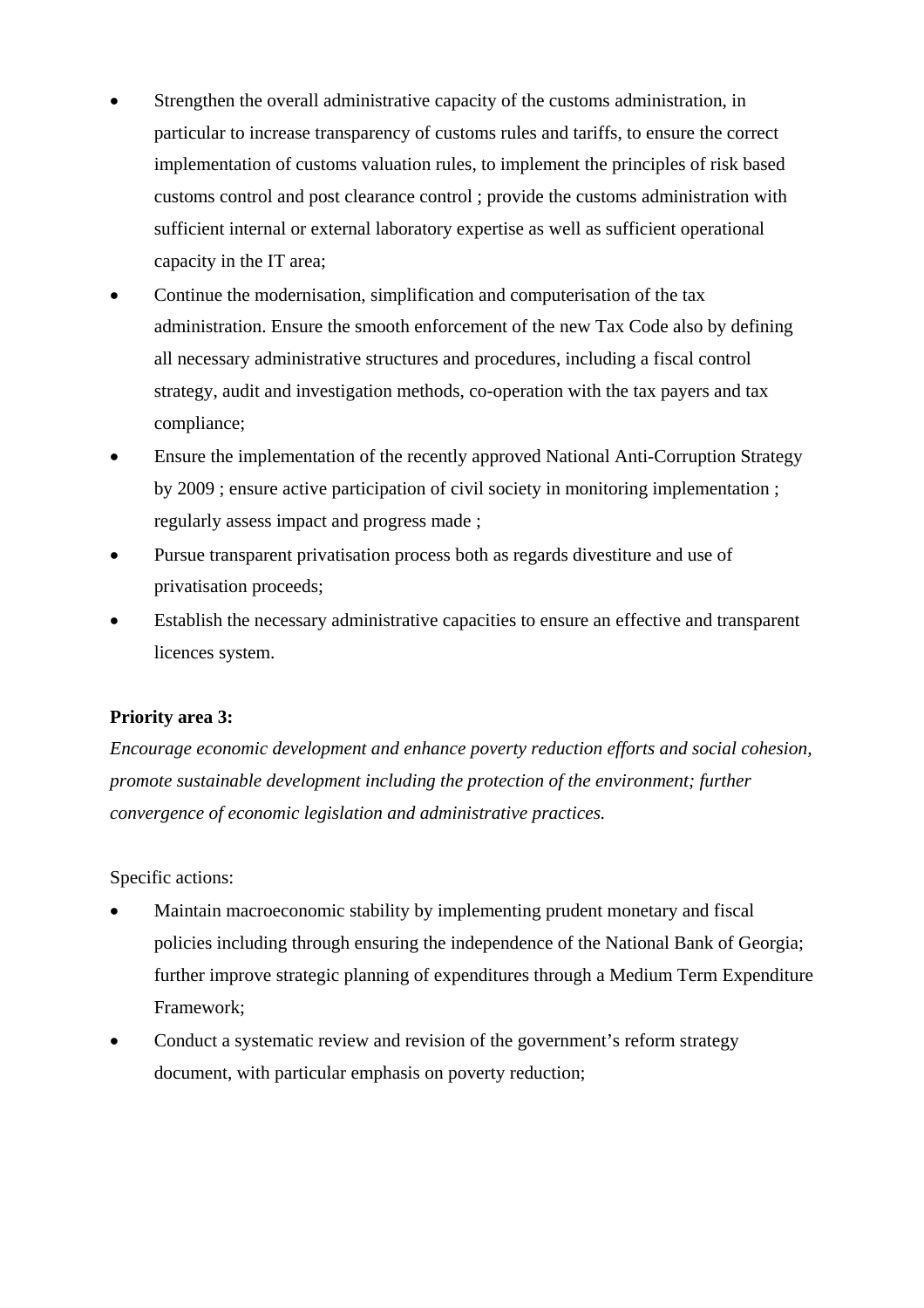- Continue reforms in public finance management, including by implementing a comprehensive Medium-Term Expenditure Framework consistent with the Georgian government strategy;
- Develop a Research and Innovation policy directly relevant to the sustainable and equitable economic development policy objectives of Georgia;
- Undertake reform of the social assistance and health care sectors including establishing an effective legal base and effective management systems;
- Further reform efforts in the field of education to promote human resources development;
- Foster co-operation with the aim of reforming higher education sector in the context of the Bologna Process;
- Reinforce participation of Georgian scientists/students/academics in international and exchange programmes such as TEMPUS, Erasmus Mundus, Marie Curie, Jean Monnet, European Community Framework Programmes (FP6; FP7);
- Encourage life-long and life-wide learning opportunities as well as further the reform efforts in the field of education, science and training to promote sustainable development of human resources and human capital;
- Develop special programmes of education for public servants (primarily for civic integration).
- Reform science management system through appropriate regulatory framework, financing model and governance based on scientific excellence, capacity-building and joint initiatives.
- Foster the development of education, information and communication programmes and technologies.
- Strengthen administrative structures and procedures to ensure strategic planning of environment issues and coordination between relevant actors.
- Improve the quality in statistics;
- Jointly explore options for further enhancing bilateral trade relations, including the possible establishment of a free trade agreement between the EU and Georgia. In this context, the Commission will undertake a feasibility study which will also look at regional trade and economic integration aspects;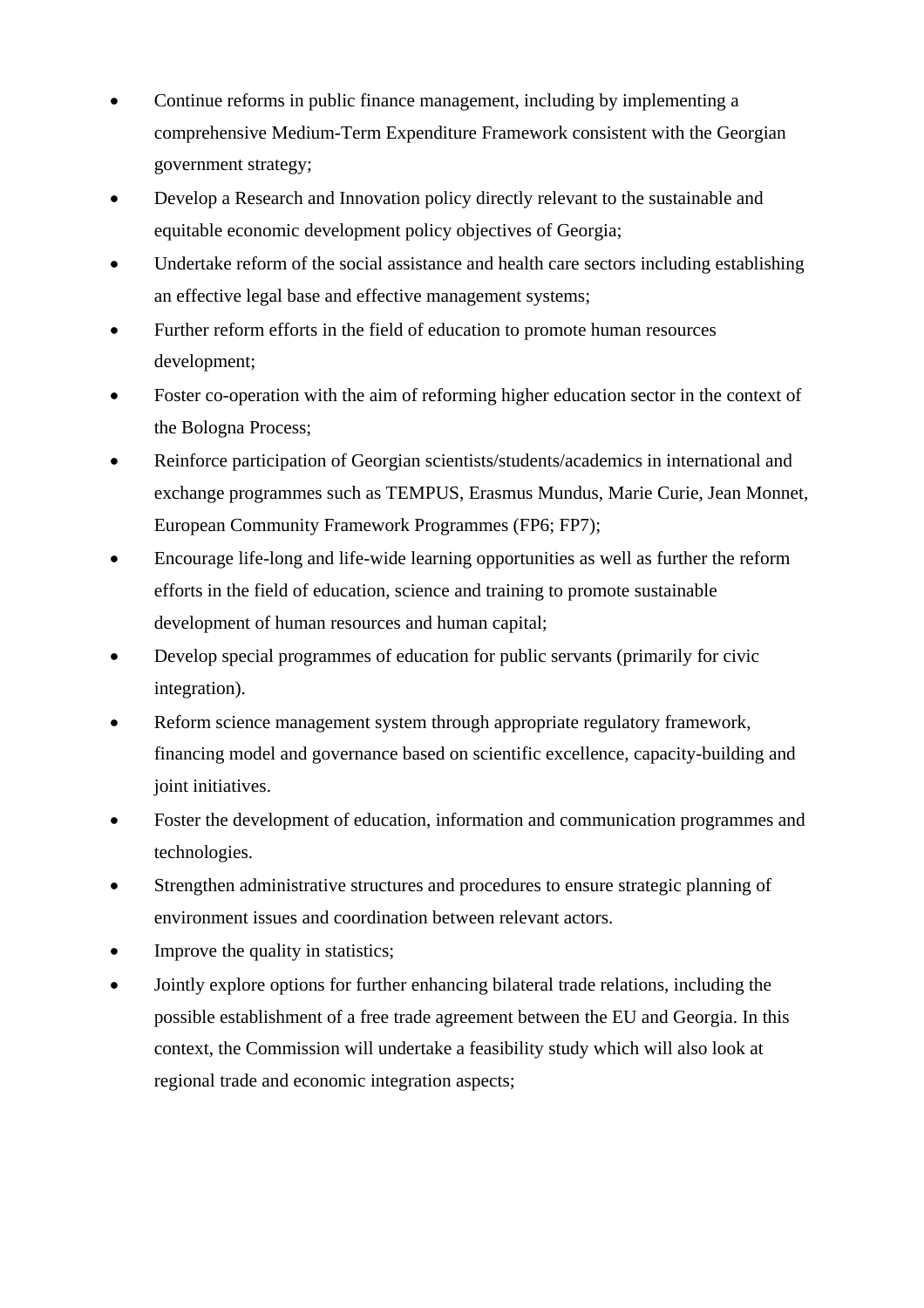- To co-operate in the area of food safety;
- Ensure effective cooperation in order to establish and strengthen in Georgia a modern institutional system of technical regulation, standardisation, accreditation, metrology, conformity assessment and market surveillance.

#### **Priority area 4:**

*Enhance cooperation in the field of justice, freedom and security, including in the field of border management* 

#### Specific actions:

#### *Border management*

- Develop a comprehensive border management strategy in cooperation with the EUSR (implementation date: by 2006) and cooperate on border issues in the context of the activities of the EUSR Support Team based in Tbilisi under the EU Special Representative for the Southern Caucasus ;
- Ratify and implement the UN Convention against trans-national organised crime and its three protocols ("Palermo Protocols") on smuggling of migrants and trafficking of persons; sign, ratify and implement the UN protocol on illicit manufacturing and trafficking of firearms;
- Georgia to fulfil its commitments on border management reforms (increase budget, integration of the Georgian State Border Guard Department into the MoI, reform of the Ministry of the Interior, notably in the fields of human resources and management, etc);
- Continue EU-Georgia cooperation on Border Management issues ;
- Develop a dialogue on fight against terrorism and organized crime, trafficking, illegal arms trading.

#### *Migration management (readmission, visas, asylum)*

- Develop cooperation on migration and asylum issues;
- Establish a dialogue on matters related to the movement of people including on readmission and visa issues;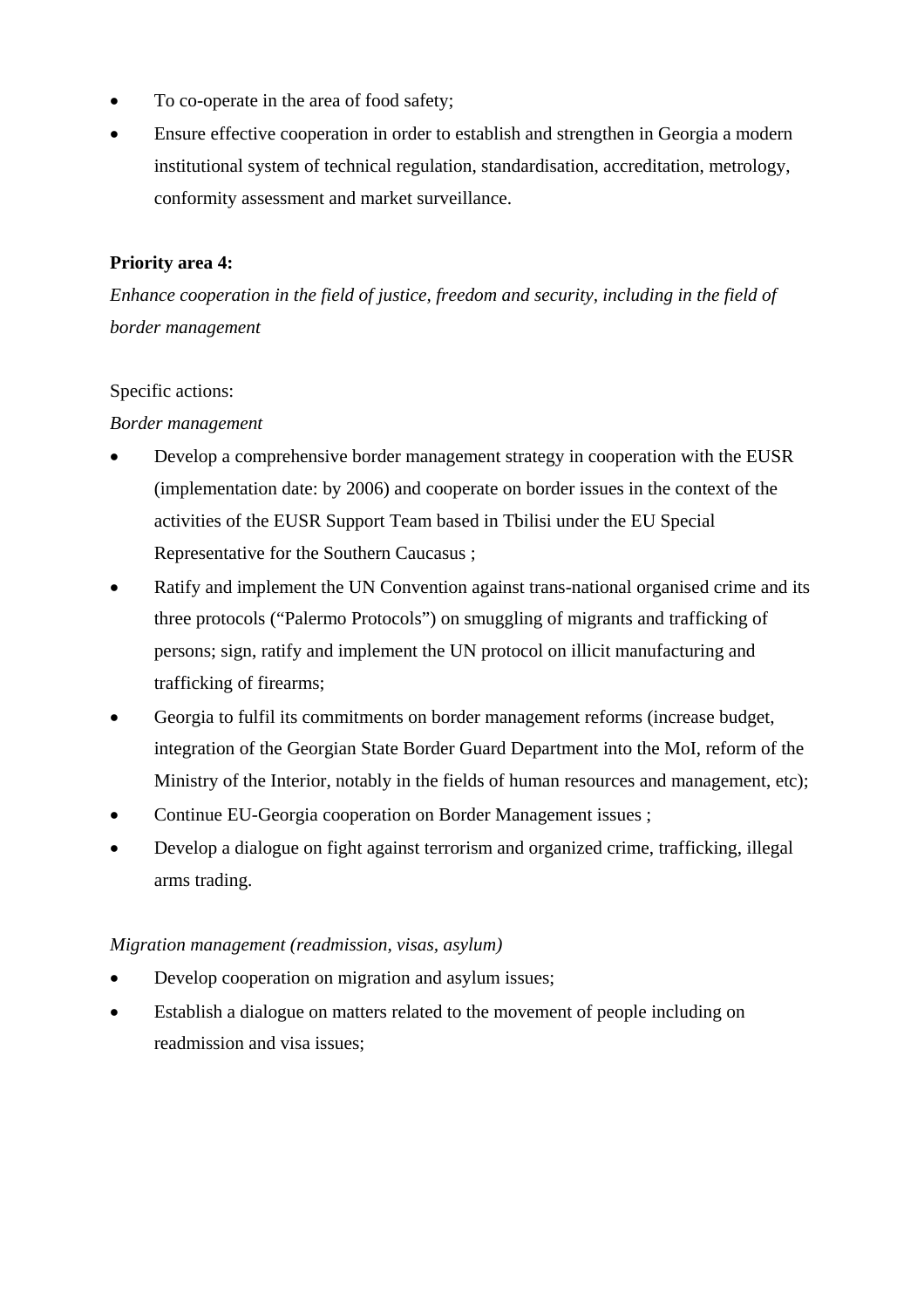Take steps to modernise the national refugee system in line with international and European standards and an IDP protection system that is self-sustaining and that offers integration opportunities for those who qualify.

## **Priority area 5:**

#### *Strengthen regional cooperation*

Specific actions :

- Enhance participation in regional cooperation initiatives in the Black Sea region, including the Southern Caucasus, e.g. environment, education, border management, transport as well as in the parliamentary sphere ;
- Continue cooperation in the Energy, Transport and Science and Technological development fields in the context of the EU/Black Sea/Caspian littoral states and neighbouring countries initiative ;
- Strengthen Georgia participation in regional law enforcement cooperation initiatives in the Black Sea region, including the Southern Caucasus, as well as through EC-funded regional assistance initiatives such as SCAD;
- Support the Caucasus Regional Environmental Centre in meeting its objective to promote co-operation between Governmental and non-Governmental actors in the region, as well as enhance participation in its work ;
- Enhance bilateral and multilateral cooperation in the Black Sea region and between the Black Sea, the Baltic Sea and the Caspian Sea regions;
- Enhance youth exchanges and cooperation among the Black Sea States, including the S. Caucasus countries.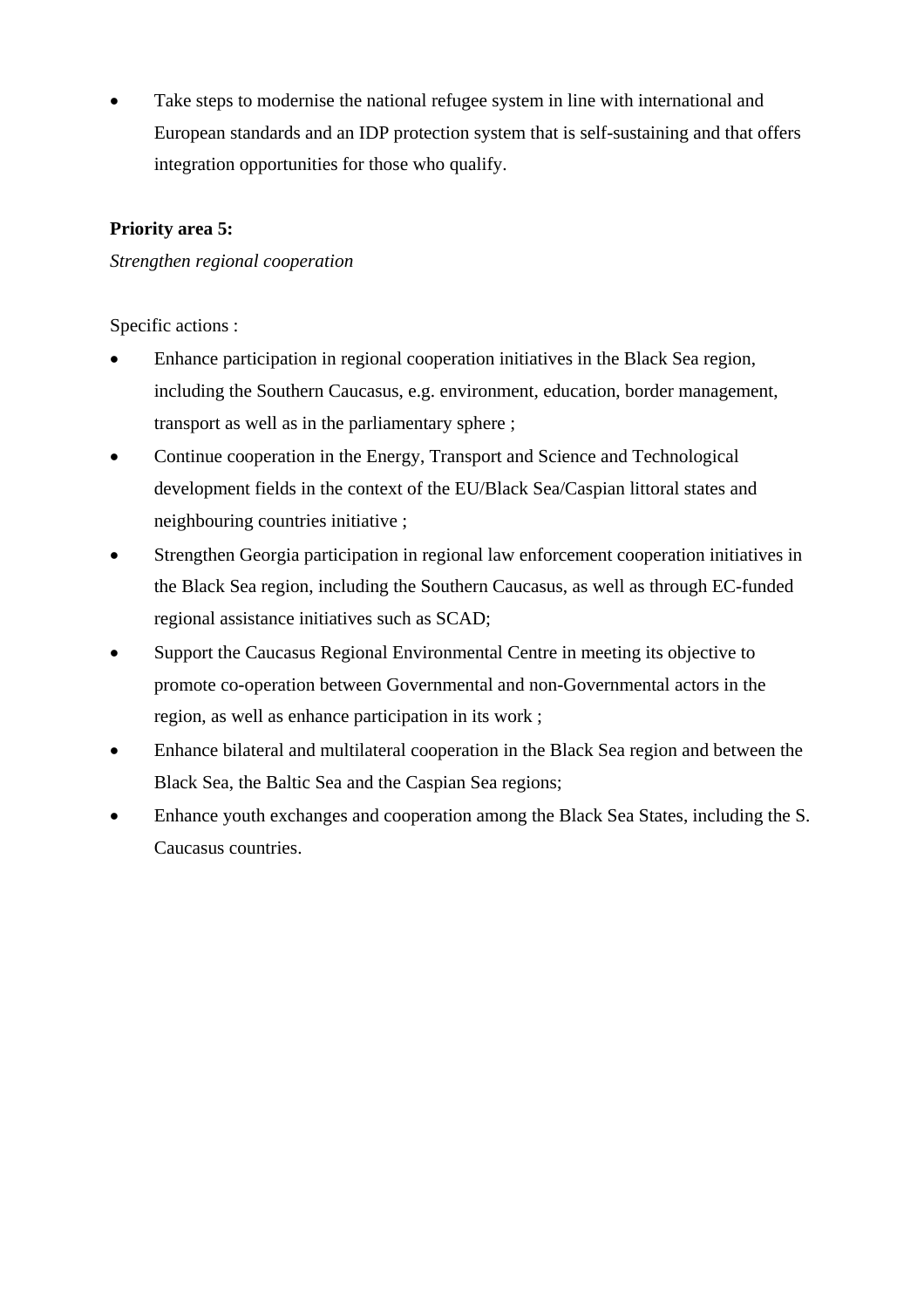#### **Priority area 6:**

*Promote peaceful resolution of internal conflicts* 

Specific actions:

- Contribute to the conflicts settlement in Abkhazia, Georgia and Tskinvali Region/South Ossetia, Georgia, based on respect of the sovereignty and territorial integrity of Georgia within its internationally recognised borders;
- Enhanced efforts at confidence building;
- Consideration of further economic assistance in light of the progress in the conflict settlement process;
- Contribute actively, and in any relevant forum, to accelerating the process of demilitarisation and of conflict resolution on the basis of the Peace Plan supported by the OSCE ministerial Council in Ljubljana in December 2005;
- The EU points to the need to increase the effectiveness of the negotiating mechanisms. The work of the Joint Control Commission should be measured by the rapid implementation of all outstanding agreements previously reached and in particular by the start of demilitarisation;
- The EU stresses the need for a constructive cooperation between interested international actors in the region, including the EU and OSCE Member States, on additional efforts contributing to peaceful settlement mechanisms in Tskinvali Region/S. Ossetia and Abhkazia;
- Include the issue of territorial integrity of Georgia and settlement of Georgia's internal conflicts in EU-Russia political dialogue meetings.

## **Priority area 7:**

#### *Cooperation on Foreign and Security Policy*

- Enhance EU-Georgia cooperation on Common Foreign and Security Policy, including European Security and Defence Policy;
- Georgia may be invited, on a case by case basis, to align itself with EU positions on regional and international issues.
- Develop possibilities for enhanced EU Georgian consultations on crisis management.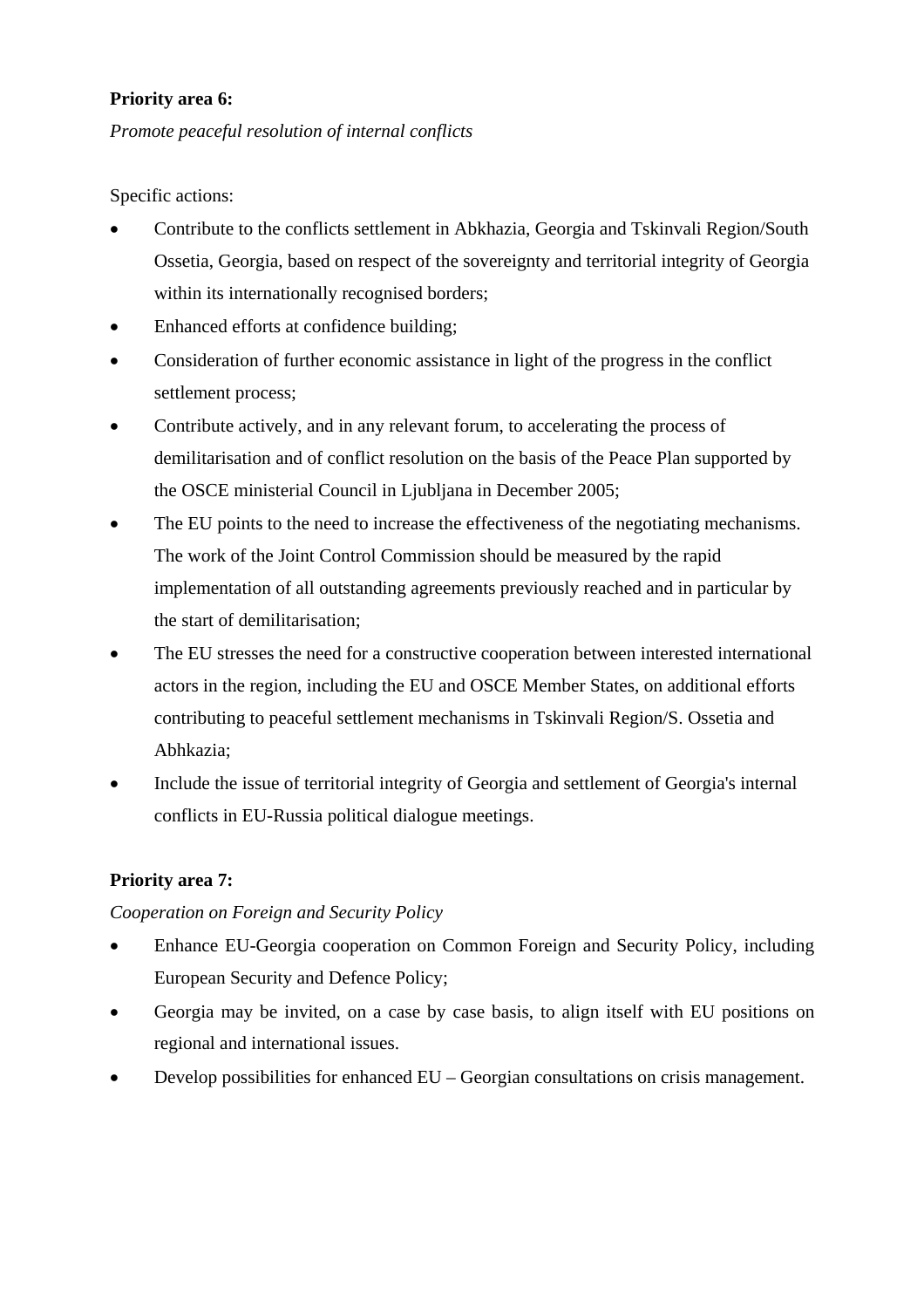## **Priority area 8:**

## *Transport and Energy*

Take into consideration the transit potential of Georgia as well as its interconnection with the transport and energy networks of the European Union in order to ensure effective cooperation in the areas of energy and transport between the EU and the states in the Black Sea and Caspian regions in the framework of the "Baku Initiative".

## *Transport*

- Cooperation addressing the issues of transport security and safety, interoperability, promotion of multi-modal services, efficiency of freight transport and simplification of border crossing procedures in line with the recommendations of the High Level Group on Transport;
- Develop intensive cooperation in order to ensure the gradual inclusion of Georgia in the Trans European Networks (TENs) in line with the recommendations High Level Group on Transport;
- With a view of regional integration encourage development of Georgia's transit role;
- Further support TRACECA process.

## *Energy*

- Continue cooperation on Caspian and Black Sea regional energy issues ( oil, gas, electricity) in the context of the follow up to the EU-Black Sea-Caspian Basin energy Ministerial Conference of November 2004 as well as INOGATE.
- With a view to regional integration and progressive integration with the EU energy market and system and Georgia's role as energy transit country, encourage the development of diversified infrastructure connected to development of Caspian energy resources and facilitate transit.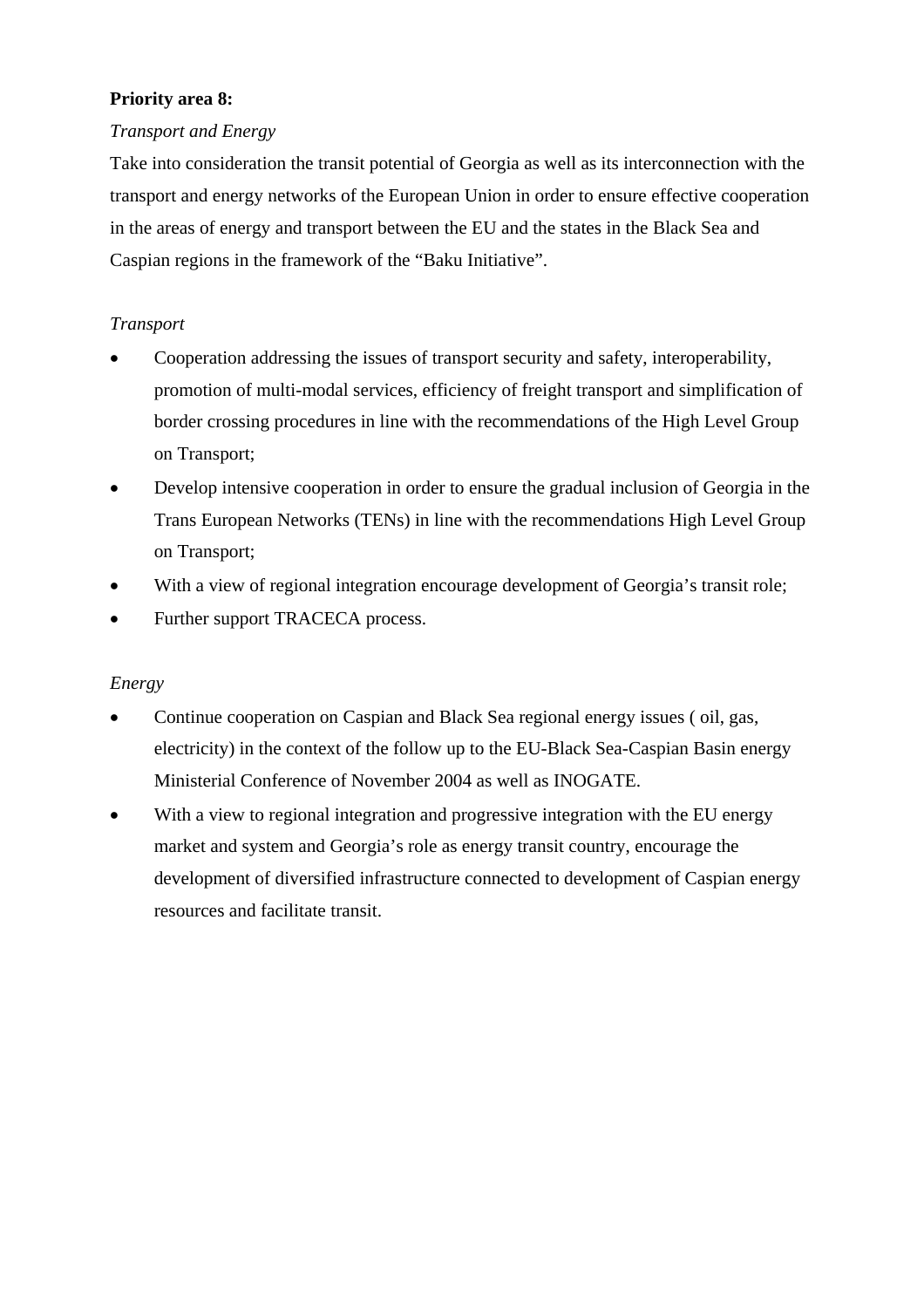Progress in meeting these priorities will be monitored in the bodies established by the Partnership and Cooperation Agreement and the European Commission will issue a mid-term report on progress accomplished. On the basis of this assessment, the EU, together with Georgia, will review the content of the Action Plan and may decide on its adaptation as necessary. The Commission will issue a further report towards the end of the five years period and on this basis, decisions may be taken on the next step in the development of bilateral relations, including the possibility of new contractual links.

## **4. GENERAL OBJECTIVES AND ACTIONS**

These further actions complement, in many cases, the specific priorities for action listed above.

## **4.1 Political dialogue and reform**

*4.1.1 Democracy and the rule of law, human rights and fundamental freedoms* 

*Strengthening the stability and effectiveness of institutions guaranteeing democracy and the rule of law* 

*Reform of the judicial system* 

- Further improvement of the system of plea bargaining;
- Development of effective statistics in the criminal justice sector.
- To enhance further development of forensic field.

## *Civil service reform*

• Continue to develop and implement reform of public administration with a view to its modernisation, accountability and transparency; strengthening of the already functioning training centres;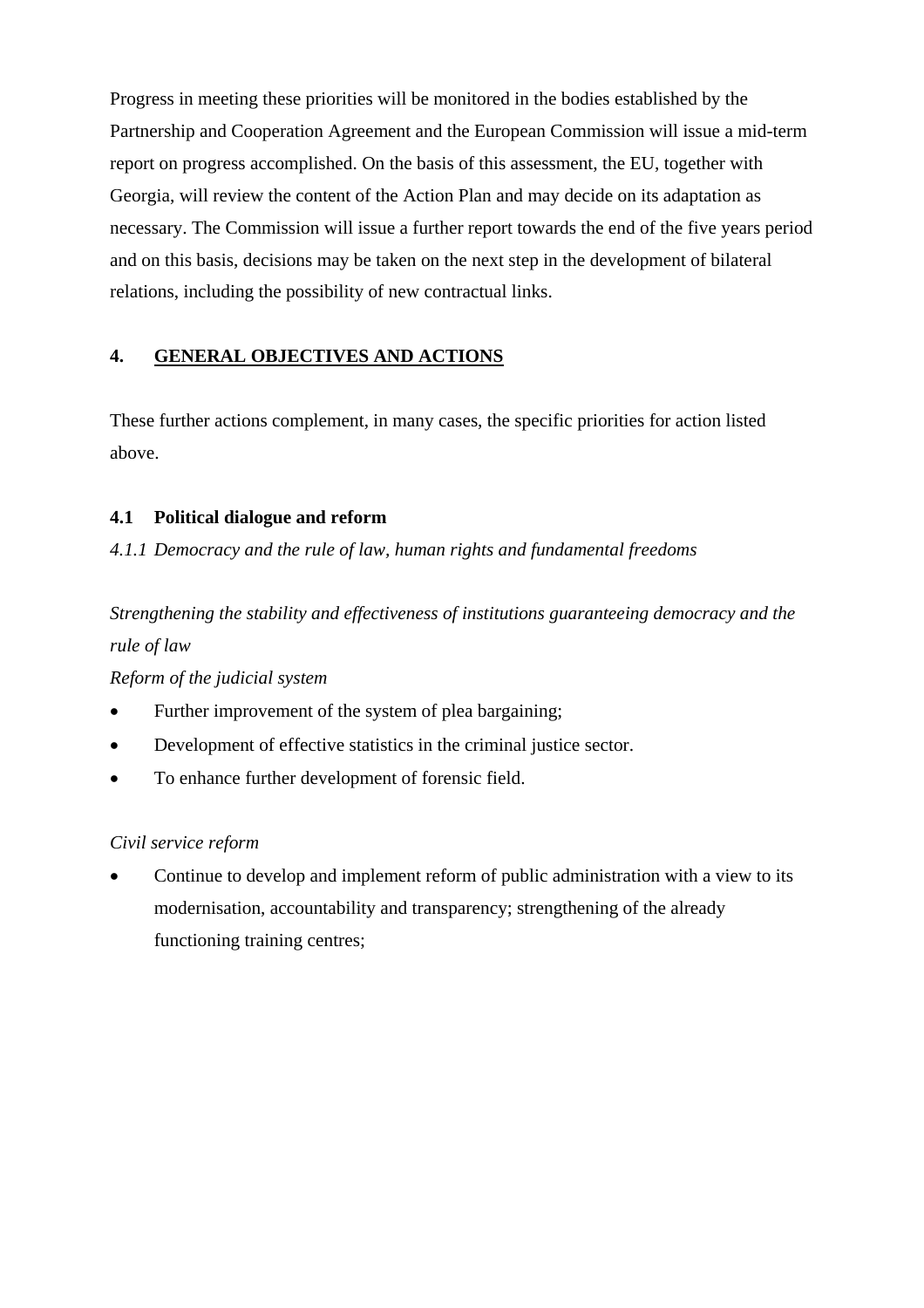## *Fight against corruption*

- Accede to the UN Convention on Corruption, and the relevant articles of UNTOC, ratify the Council of Europe Criminal Law Convention on Corruption, ensure that the domestic legislation is in line with the above mentioned international instruments, the Civil Law Convention on Corruption and the OECD Convention on combating bribery of Foreign Public Officials in International Business Transactions;
- Continue to develop and implement specific anti-corruption measures within the law enforcement agencies (police, State border service and judiciary), including the development of Code of Ethics for prosecutors and judges and implementation of the European Code of Police Ethics, as adopted by the Council of Europe Committee of Ministers on 19 September 2001;
- Ensure progress in implementing the recommendations of the Council of Europe Group of States against Corruption (GRECO).

## *Strengthening democratic institutions*

- Strengthening of the Georgian parliament, particularly in the fulfilment of its oversight role (including in the security and defence sector). Establish clear rules regarding lobbying and conflicts of interest;
- Raise the level of legal expertise and law-screening in the processes of harmonization of Georgian legislation with the European standards.
- Encourage greater political pluralism: strengthen the role and functioning of political parties in Georgia;

## *Ensuring respect for human rights and fundamental freedoms*

- Ensure freedom of the media. Encourage proper implementation of the Law of Georgia on Broadcasting and the Law of Georgia on Freedom of Speech and Expression;
- Further improvement of the legal basis and practice in the sphere of detention, in particular pre-trial detention, to prevent torture and ill-treatment of detainees: implement the National Action Plan against Torture;
- Ensure respect for rights of persons belonging to national minorities; sign and ratify European Charter for regional or Minority Languages;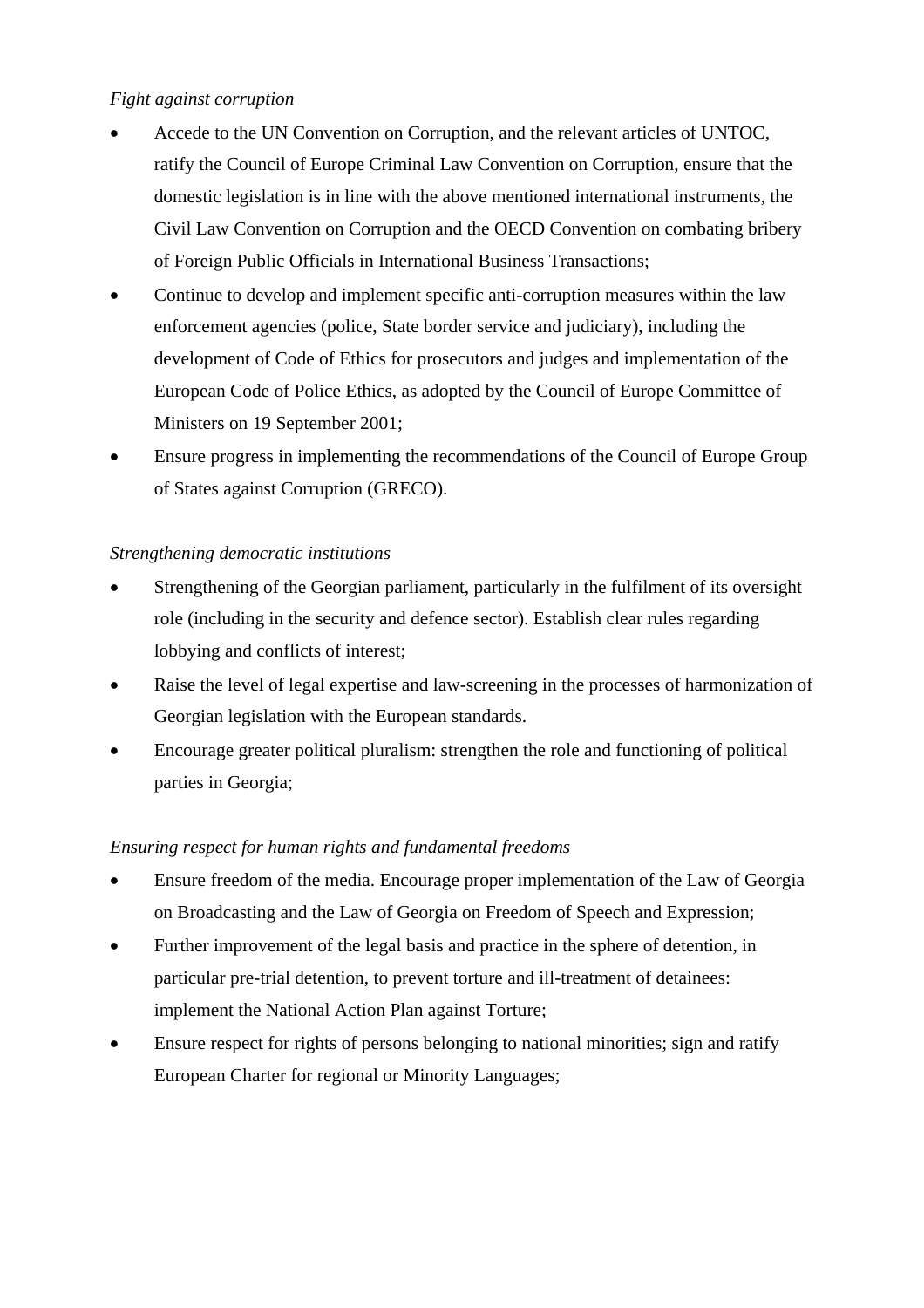- Develop and implement a civic integration strategy and ensure its implementation, including creation of appropriate monitoring instruments;
- Enhance the role and independence of the Public Defender/Ombudsman institution in accordance with the "Paris Principles".
- Continue efforts to create conditions of safety and security for the civilian population, including respect for property rights, focusing on those areas which are mostly populated by Georgian citizens of various ethnic origins.
- Continue efforts to ensure implementation of the standards set in the European Social Charter and ensure trade union rights and core labour standards in accordance with relevant ILO conventions as ratified by Georgia;
- Continue efforts to ensure the equality of men and women in society and economic life.
- Ensure the protection of the rights of conscripts, including by facilitating the introduction of civil supervision and monitoring of the armed forces;

## *4.1.2 Cooperation on foreign and security policy, conflict prevention and crisis management*

## *Strengthen political dialogue and cooperation on foreign and security matters*

- Continue and develop EU-Georgia political dialogue on regional and international issues, including in the framework of the Council of Europe, OSCE and the UN, and on the implementation of the European Security Strategy;
- Develop cooperation on sanctions issued by the EU, including arms embargoes;
- Develop an enhanced political dialogue and regular exchange of information on Common Foreign and Security Policy including European Security and Defence Policy;
- Sign and Ratify the Agreement on Privileges and Immunities of the International Criminal Court;
- Fight against international crime in accordance with international law, giving due regard to preserving the integrity of the Rome Statute.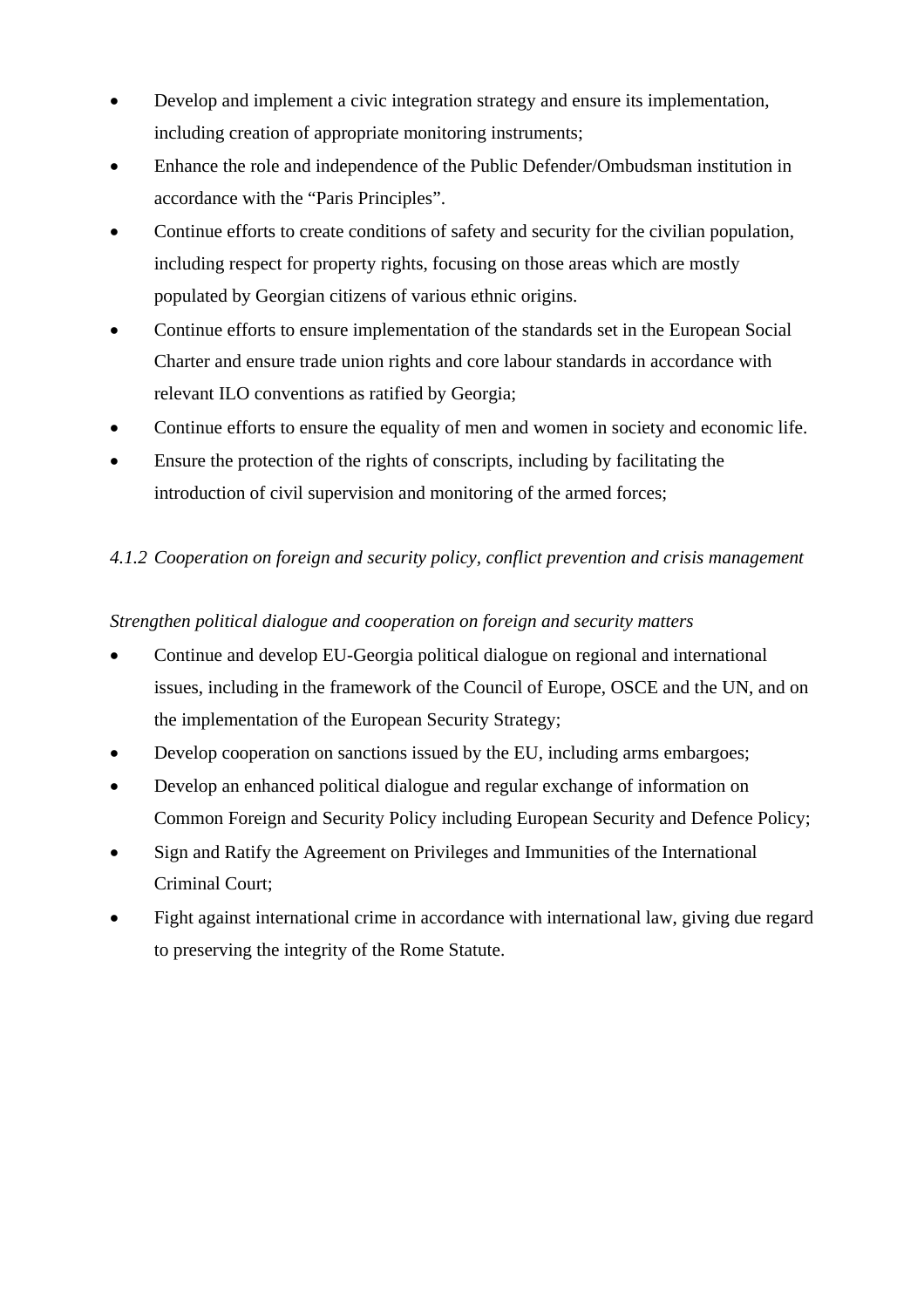*Further develop co-operation in addressing common security threats, including nonproliferation of weapons of mass destruction and illegal arms exports* 

- Cooperate on non-proliferation of weapons of mass destruction, their means of delivery and ballistic missiles, including through implementing UNSC resolution 1540/04, ensuring full compliance with and national implementation of existing international obligations and promoting the accession to and implementation of other relevant international instruments and export control regimes;
- In this context, continue the existing dialogue on our joint policy of non proliferation through enhancing the present cooperation between researchers being involved in activities aimed at helping the former weapon of mass destruction scientists and engineers to redirect their talents to civilian and sustainable activities in the context of the ISTC/STCU.
- Further develop co-operation in the prevention of and fight against the illicit trafficking of materials that are used in the manufacture of WMD;
- Cooperate on developing effective systems of national export control, controlling export and transit of WMD related goods, including WMD end-use control on dual use of goods and technologies, and effective sanctions for breaches of export controls;
- Improve overall co-ordination in the non-proliferation area and examine specific threats related to WMD which undermine regional security and the scope of co-operation in addressing them;
- Cooperate on implementing the provisions of the OSCE Document on SALW, OSCE Document on Stockpiles of Conventional Ammunition and OSCE Best Practice Guide on SALW;
- Improve internal legislation in line with the EU Code of Conduct on Arms Exports;
- As soon as the conditions permit, accede to the 1997 Ottawa Convention on the Prohibition of the Use, Stockpiling, Production and transfer of Anti-Personnel Mines and on their Destruction].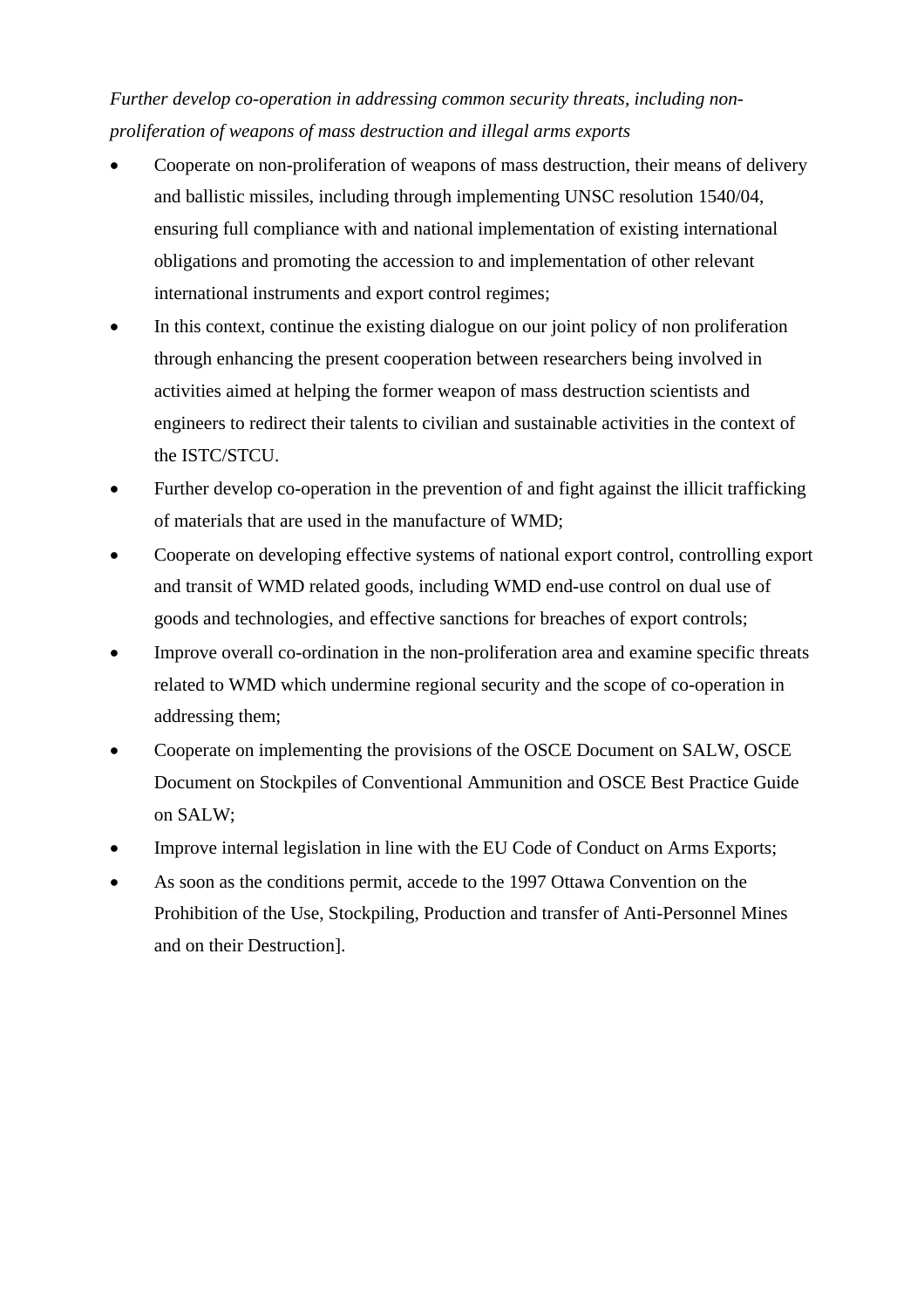## *Strengthen efforts and cooperation in the fight against terrorism*

- Strengthen EU-Georgia co-operation in the fight against and prevention of terrorism;
- Cooperate to reinforce the role of the UN in the multilateral fight against terrorism, including through implementation of UNSC Resolutions 1373/01, 1267/99, 1566/04, 1624/05 through implementation of all relevant UN Conventions, including the UN Convention for the Suppression of the Financing of Terrorism.
- Promote signing, ratifying and implementing the thirteen anti-terrorism conventions without reservations, and cooperate with a view of agreeing on a Comprehensive Convention on Combating terrorism.
- Work towards the establishment of an information exchange system between relevant judicial bodies and law enforcement agencies of the EU Member States and Georgia;
- Implement the standards laid down in the FATF's recommendations on terrorist financing;
- Ensure respect for human rights in the fight against terrorism.

## *4.1.3 Regional Cooperation*

## *Participation in regional cooperation initiatives*

- Enhance and develop new areas of cooperation in the Black Sea region including the Southern Caucasus, including through EU-funded regional assistance initiatives detailed in relevant sectors of this Action Plan e.g. environment, education and science, border management, as well as the parliamentary dimension;
- Encourage process of improving relations with Russia: adoption/implementation of bilateral treaty; cooperation on resolution of conflicts; border delimitation and cooperation in border management; promotion of stable economic cooperation.
- Continue to participate in the Southern Caucasus Parliamentary Initiative with a view to forming a full Southern Caucasus parliamentary process.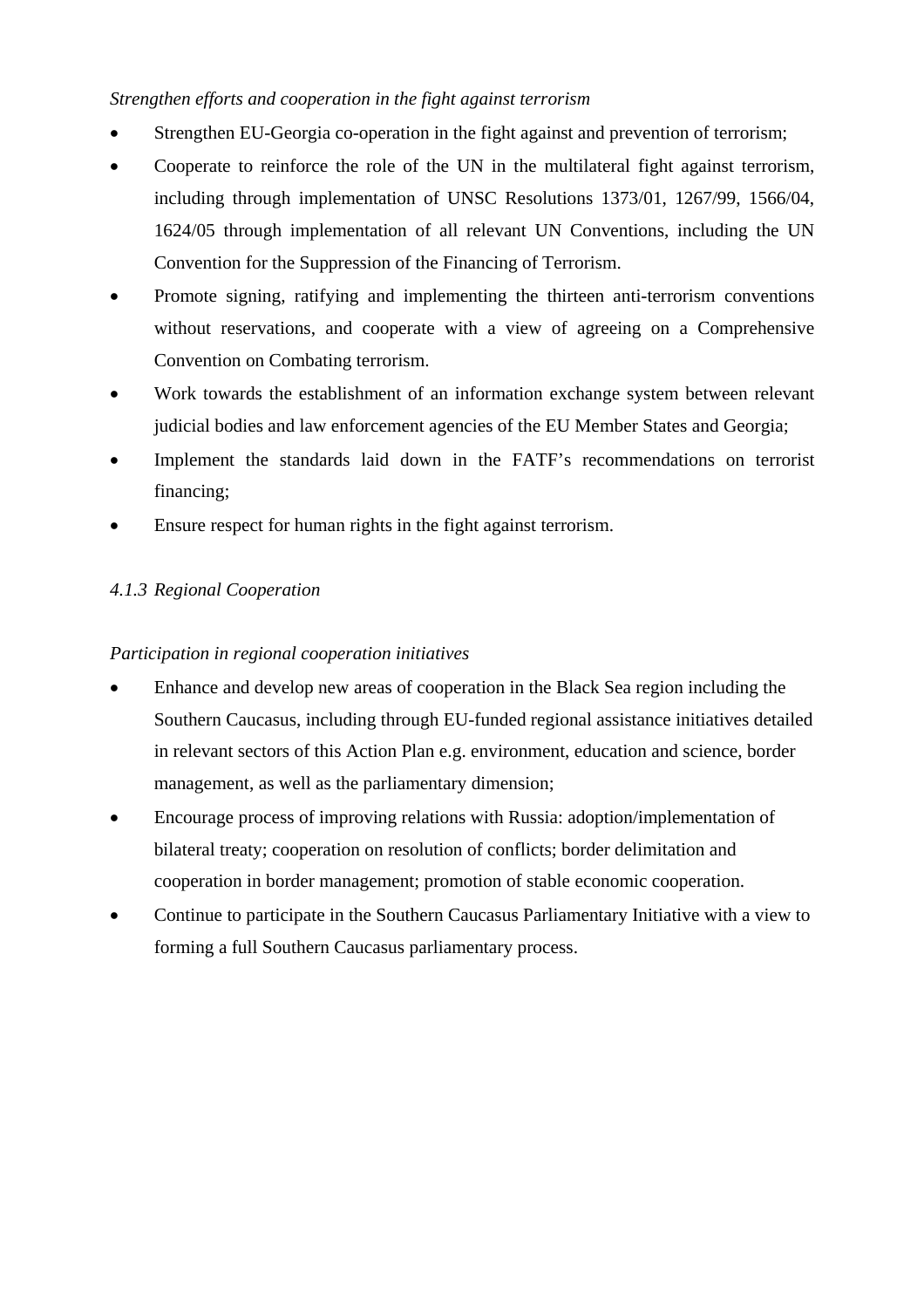## **4.2 Cooperation for the settlement of Georgia's internal conflicts**

*Promote sustained efforts towards the peaceful resolution of the conflict in Tskhinvali region/South Ossetia, Georgia* 

- Enhance EU-Georgia political dialogue on, and contribute to, the settlement of the Georgian internal conflict in Tskhinvali region/South Ossetia, Georgia respecting the sovereignty and territorial integrity of Georgia;
- Implementation of demilitarization agreements and intensification of work in the Joint Commission Control (JCC);
- Georgia to enhance its confidence-building efforts;
- Support the active involvement of civil society in the conflict resolution efforts;
- EU to contribute to further confidence building and economic assistance in light of progress in settlement process.
- Continue to develop the role of the EUSR for the South Caucasus in conflict resolution, within his mandate;
- EU to enhance support for OSCE efforts and work in the JCC framework, including through promoting the return of refugees and internally displaced persons;
- Include the issue of settlement of internal conflict in Tskhinvali region/South Ossetia, Georgia, in EU-Russia political dialogue meetings;

#### *Promote sustained efforts towards peaceful resolution of the conflict in Abkhazia, Georgia.*

- Enhance EU-Georgia political dialogue on, and contribute to, the settlement of the conflict in Abkhazia, Georgia respecting the sovereignty and territorial integrity of Georgia within its internationally recognized borders;
- Georgia to enhance its confidence-building efforts;
- EU to step up support to UN in Geneva process;
- EU to consider further confidence building and economic assistance in light of progress in settlement process;
- Support the active involvement of civil society in the conflict resolution efforts;
- Include the issue of settlement of internal conflict in Abkhazia, Georgia in EU-Russia political dialogue meetings;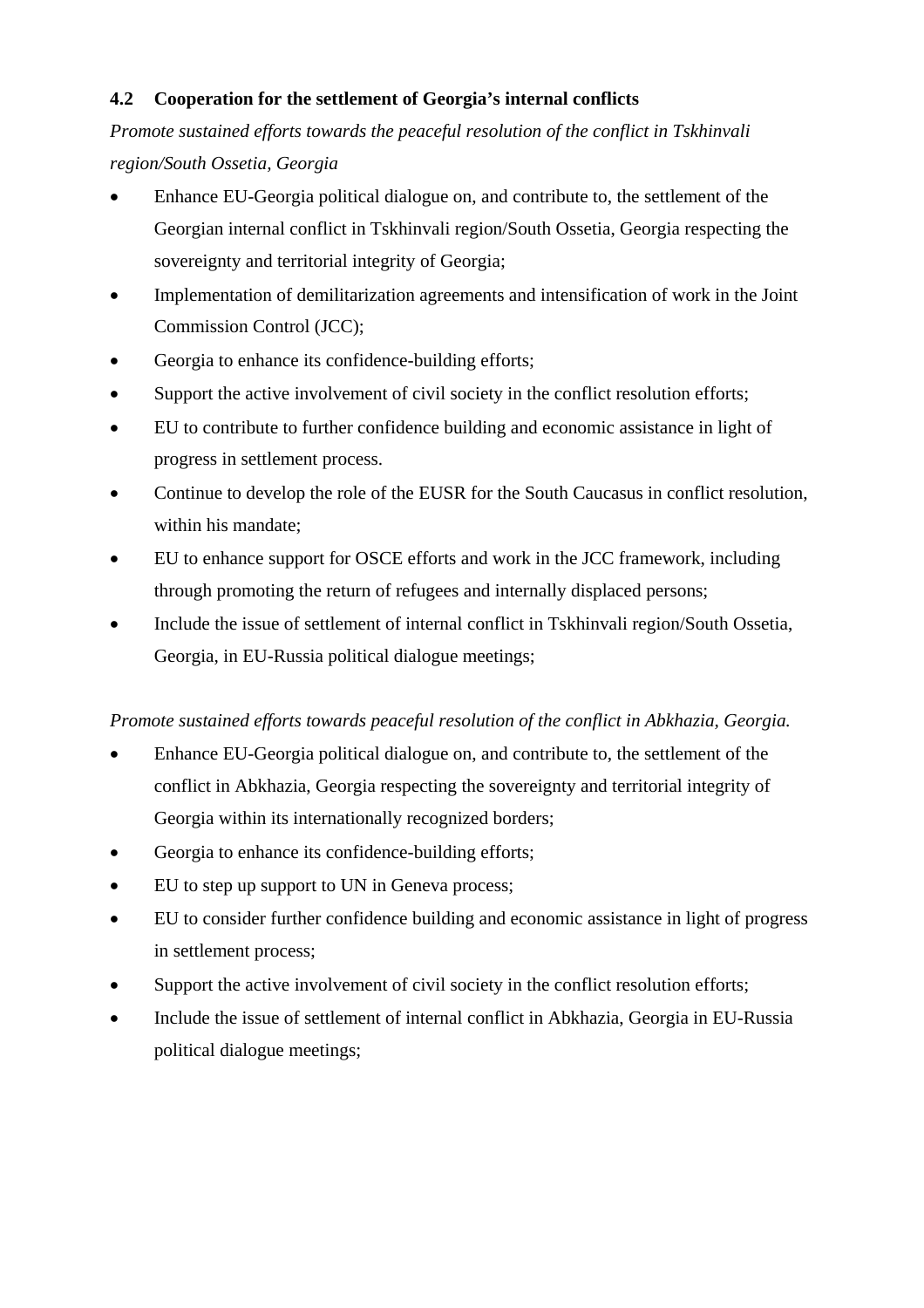• EU to enhance support for the UN and the OSCE in order for them to carry out the implementation of their mandate, including in the field of HR;

## **4.3 Cooperation in the field of Justice, Freedom and Security**

*Enhance dialogue and cooperation on justice, freedom and security issues*  Establish a Sub-Committee on Justice, Freedom and Security in the framework of the PCA.

## *4.3.1 Cooperation on border management*

## *Develop an efficient and comprehensive border management system*

- Enhance inter-agency cooperation among State authorities involved in border management as well as cooperation with neighboring countries, including proper border delimitation, demarcation and control. Full implementation of existing and planned multilateral and bilateral border cooperation agreements and protocols.
- Develop a comprehensive education and training strategy on border management for the relevant Georgian agencies, including improved understanding of the Schengen rules and standards;
- Enhance the efficiency of Georgian relevant authorities (Police, State Border Service, Customs) notably through providing modern equipment, adequate infrastructure, facilities and appropriate training in order to increase the security of the Georgian borders and the effectiveness of border crossing checkpoints;
- Adopt and implement a strategy for an integrated system of border management (implementation date 2007);
- Continue cooperation with the team based in Tbilisi under the EU Special Representative for the Southern Caucasus including on issues related to Standard Operational Procedures (SOPs);

# *Intensify trans-border cooperation between Georgia, The EU Member States and neighbouring Countries*

• Elaboration of a "BOMCA type" technical assistance programme in Southern Caucasus region in order to develop regional cooperation between relevant law enforcement bodies (State Border Service, Police, Migration service and Customs)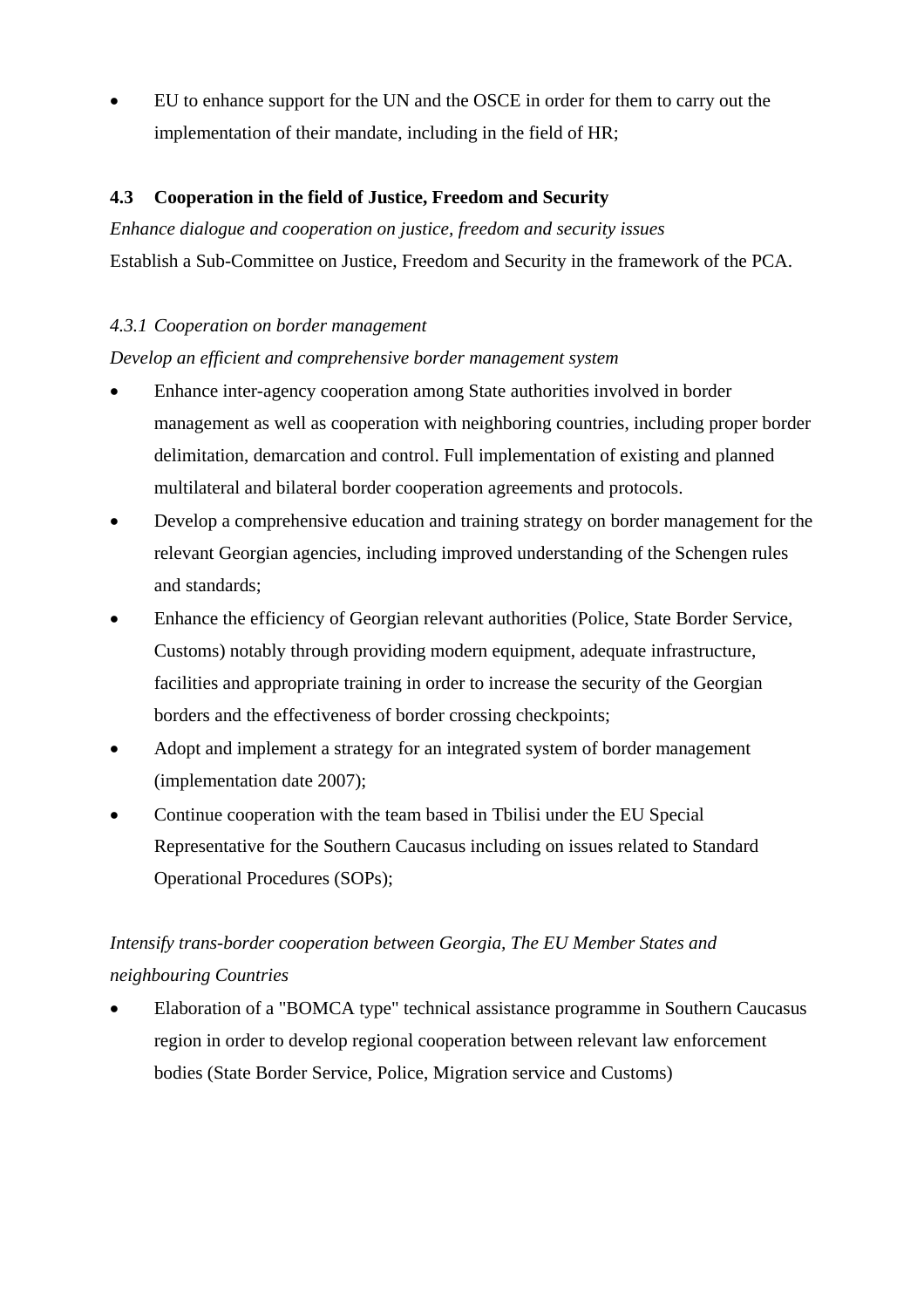• Develop long-term cooperation strategy for fighting against, organized crime and trafficking, including radioactive materials sources and any other radioactive material;

## *4.3.2 Migration issues (legal, illegal, readmission, visa, asylum)*

#### *Develop cooperation on migration issues*

- Elaborate and start implementing a coherent, comprehensive and balanced national action plan on migration and asylum issues;
- Establish an electronic database for the monitoring of migration flows;
- Improve coordination between relevant national agencies dealing with migration; Exchange of information and possible cooperation on transit migration;
- Support training activities in the field of immigration and asylum;
- Make all possible use of existing Community programmes including AENEAS and its successor, in order to support actions in the field of asylum and migration;

# *Enhanced dialogue on migration issues including prevention and control of illegal migration and readmission of own nationals, stateless persons and third country nationals*

- Exchange of information and best practices on migration and asylum issues (entry and stay, integration, Eurodac system, temporary protection, reception conditions for asylum seekers, detention of illegal migrants), and illegal migration;
- Strengthen the dialogue and cooperation in preventing and fighting against illegal migration, which could possibly lead in the future to an EC-Georgia agreement on readmission; exchange of experience and expertise about the practical implications of such an agreement;
- Cooperation on reintegration of returned asylum seekers and illegal migrants; possible assistance to refugees.
- Develop cooperation with international organisations and relevant agencies of main countries of origin, transit and destination in order to manage migration processes.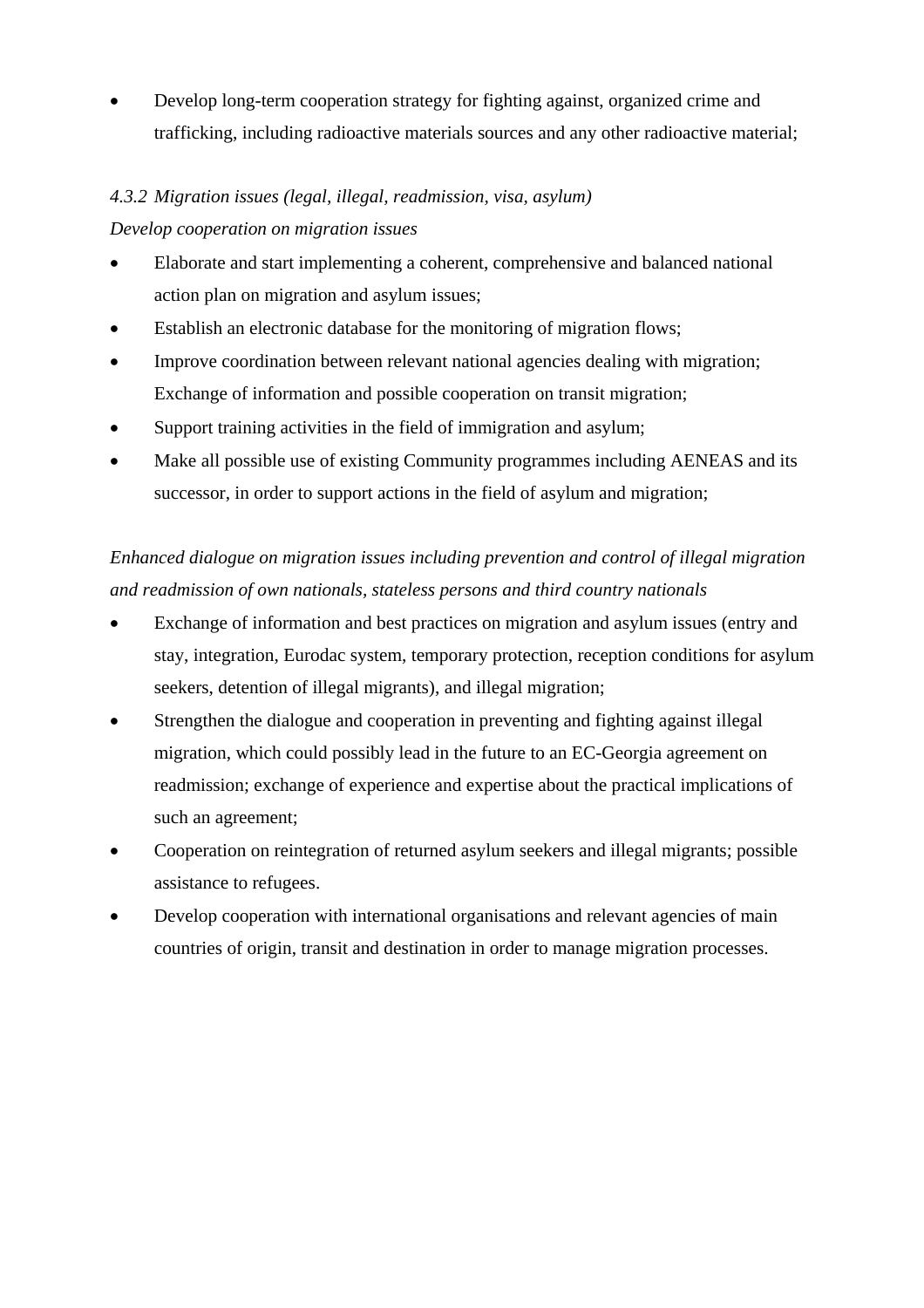*Take steps to modernise the national refugee system in line with international standards and an IDP protection system that is self-sustaining and that offers integration opportunities for those who qualify* 

- Implement the principles of the 1951 Geneva Convention and the 1967 Protocol: improvement of national legislation on asylum and refugees to bring it in line with international and EU standards; Implement standard procedures relating to treatment of asylum applications, in accordance with EU and other international standards; Strengthen the capacity of the Ministry of Refugees and Accommodation, the Department for IDPs;
- Improve protection for and provide assistance to IDPs promote integration of IDPs in their current places of residence e.g. shelter rehabilitation, skill transfer, creation of employment opportunities;

#### *Facilitate the movement of persons*

- Exchange of information on visa issues:
- Cooperate to improve security of travel documents and visa in conformity with international standards;
- Enhanced dialogue on migration issues including: i) prevention and fight against illegal migration; ii) readmission of own nationals, stateless persons and third country nationals; iii) visa issues;

# *4.3.3 Fight against organised crime, trafficking in human beings, drugs and moneylaundering*

*Strengthen efforts and co-operation in the fight against organised crime* 

- Continue implementing the National Action Plan for Combating the Trafficking of Persons.
- Sign and ratify protocol to the UN Convention on illicit manufacturing and trafficking of firearms;
- Cooperate with EU law enforcement agencies and international organizations in new crime areas, e.g. Information and Communication Technology related crime, in particular child pornography.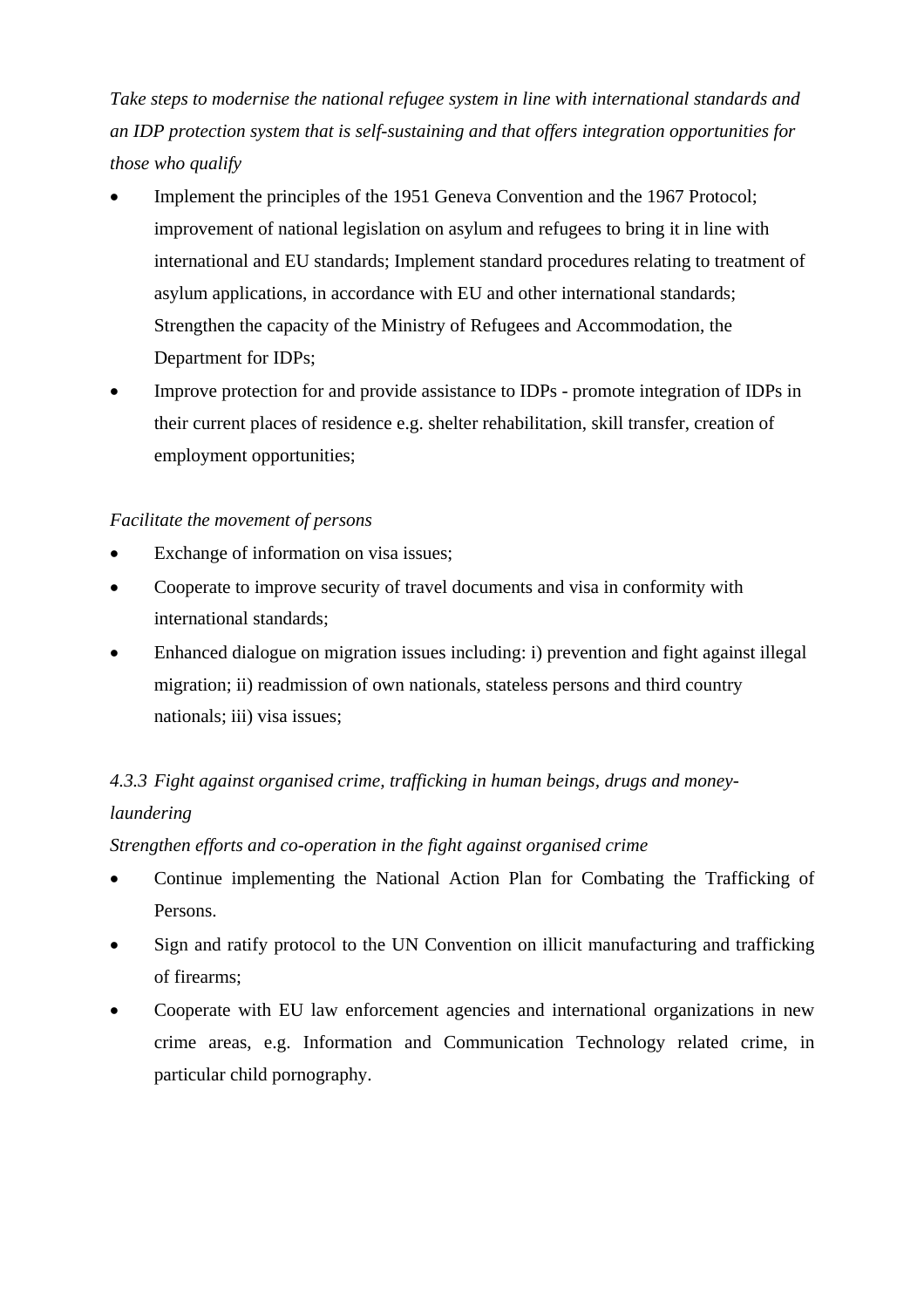*Reinforce the fight against trafficking in human beings, especially in women and children, (as well as activities to integrate victims of such trafficking) and smuggling of illegal migrants* 

- Implement actions recommended by OSCE action plan to combat trafficking in Human Beings (approved in Maastricht December 2003, Chapters III, IV and V) and enhance co-operation in the framework of relevant international organisations (OSCE, UN);
- Promote regional co-operation between relevant law enforcement bodies (police, border guards, customs and judiciary);
- Develop mechanisms of protection, assistance and rehabilitation for victims

# *Further strengthen the fight against illicit drug trafficking, including precursors diversion, and against drug abuse in particular through prevention and rehabilitation of drugs addicts*

- Continue implementing the 1988 UN Convention on Illicit Traffic of Narcotic and Psychotropic Substances;
- Reinforce national legislation and develop a national anti-drug strategy, covering drug supply and demand, including prevention programmes and programmes for treatment of drug addicts; Develop the capacity of relevant law enforcement authorities;
- Enhance strategic and operational cooperation with Black Sea and Caspian Sea littoral neighbouring countries with a view to better intercept narcotics shipments originating from Afghanistan.

## *Strengthen efforts and co-operation in the fight against money-laundering*

- Fully implement the anti-money laundering law entered into force in 2004, including the effective functioning of the Financial Monitoring Service (FMS), and of the National Money laundering prosecution Unit; where necessary, amend the legislation to bring it fully in line with European and FATF standards;
- Strengthen co-operation between the Financial Monitoring Service of Georgia, the Central Bank, financial institutions, international financial institutions such as the IMF, World Bank, the IFC and the EBRD, and law enforcement agencies;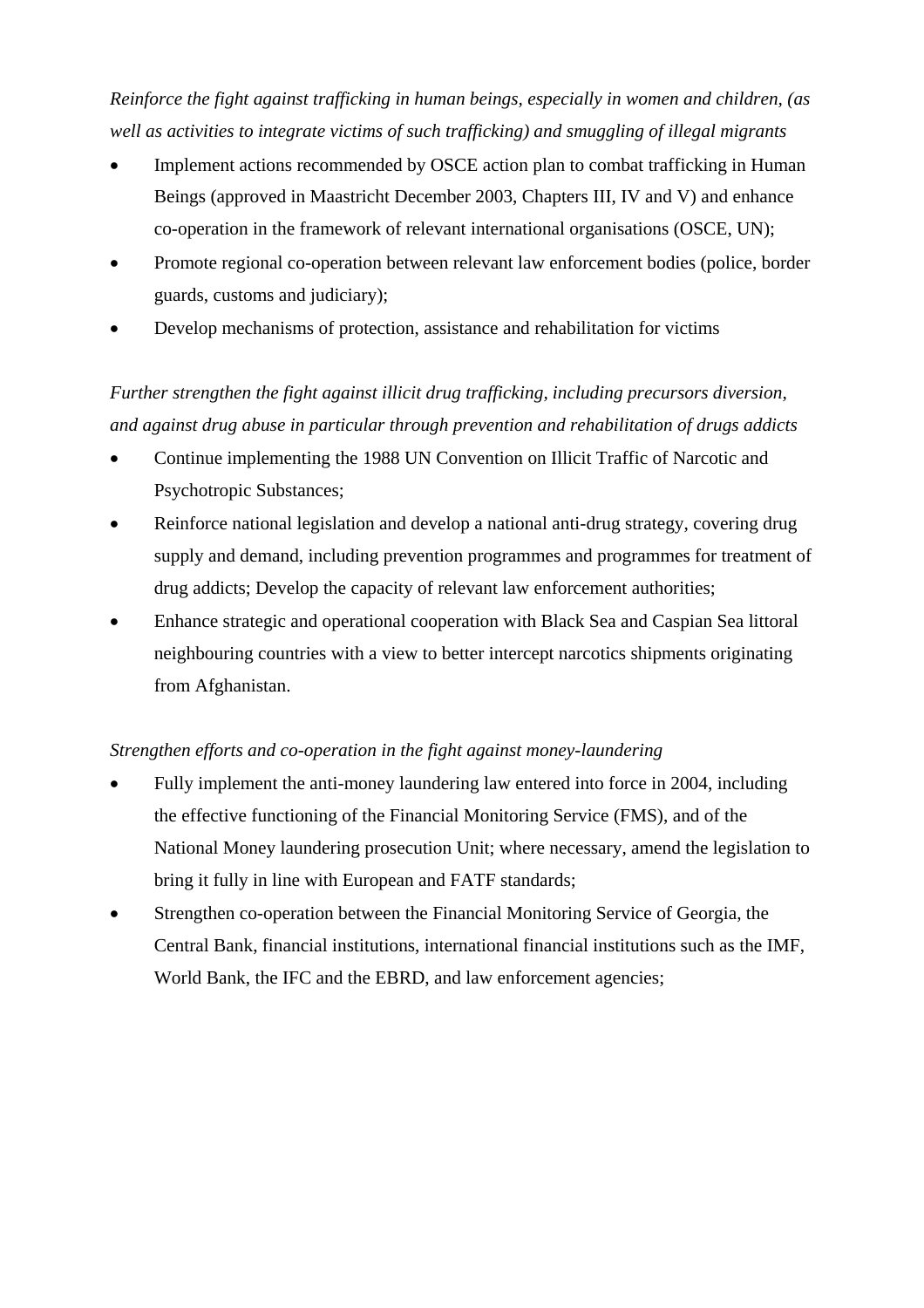- Implement the 1990 Council of Europe Convention on Laundering, Search, Seizure and Confiscation of the Proceeds of Crime and sign the new 2005 Convention on laundering, search, seizure and confiscation of the proceeds from crime and on the financing of terrorism, which is its natural follow-up; Exchange information on the existing European structures and the existing system in Georgia as regards the fight against money laundering
- Enhancing the inter-institutional data-base on suspicious transactions and set up a proper mechanism to freeze and confiscate the proceeds of crime;
- Promote application of effective sanctions against money laundering;
- Develop a training programme for the staff of the FMS Georgia, judges, prosecutors, and all other relevant personnel;
- Intensify co-operation and promote exchange of information among law enforcement agencies; intensify co-operation between Georgia and international organizations, such as Moneyval, FATF-style regional bodies - Egmont group and the Eurasian group- and other relevant international institutions, as well as with corresponding services of EU Member states and specialized bodies at European level.

#### *4.3.4 Police and judicial co-operation*

#### *Develop international and regional judicial and law enforcement cooperation*

• Fully implement relevant international conventions on cooperation in criminal and civil law, in particular by signing, ratifying and implementing the Second Protocol to the European Convention on Mutual Assistance on Criminal Matters; fully implementing the 1980 Hague Convention on Child Abduction; Improving inter-agency and international co-operation, in particular by enhancing law enforcement cooperation with neighbouring States in the Black Sea region and in the Caspian Sea region.

# *Further develop co-operation between Georgia and EU Member State judicial and law enforcement authorities*

• Establish a network of contact points with EU Member States judicial and law enforcement authorities with a view to develop cooperation and exchange information;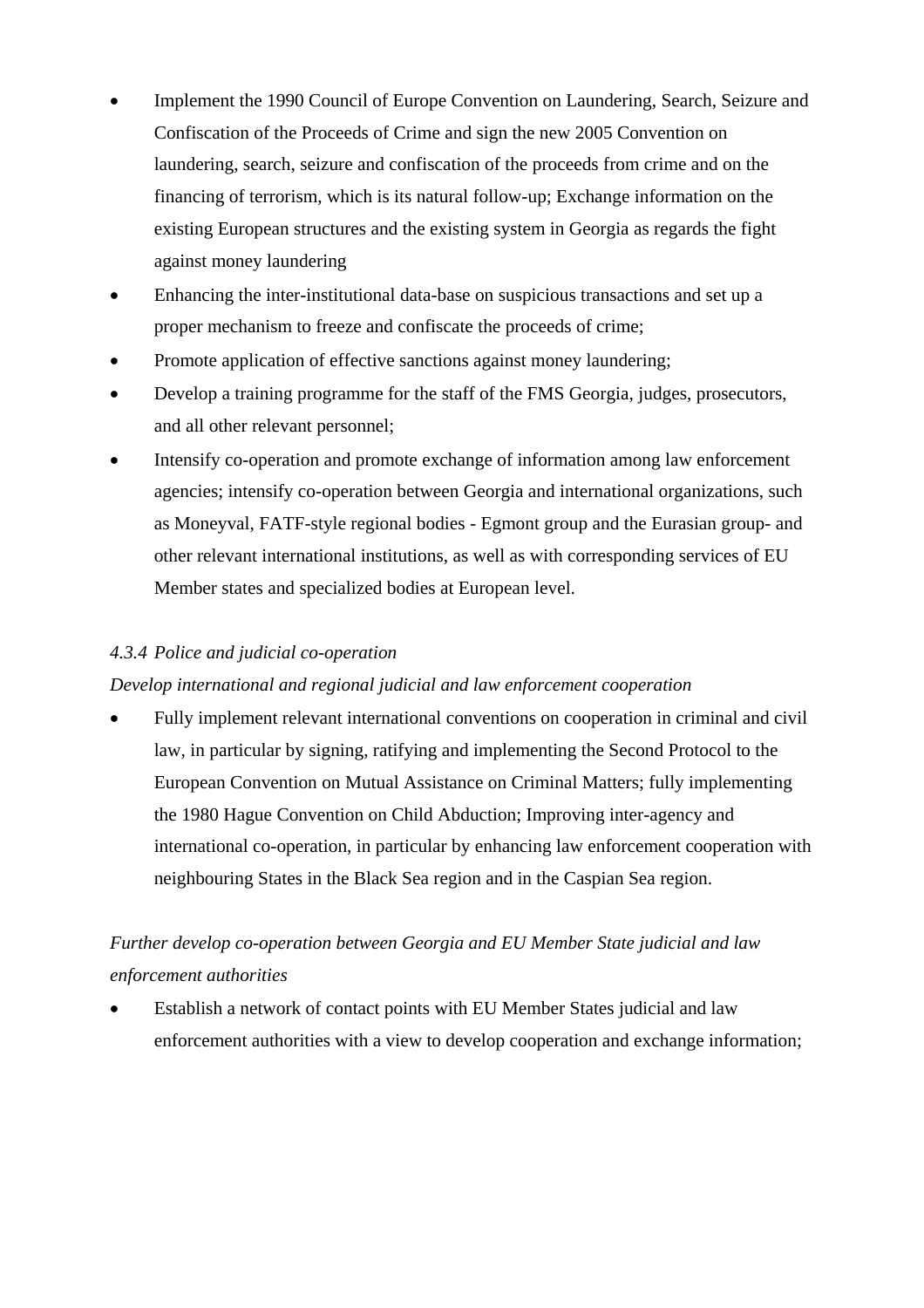- Exchange information on best practices in judicial co-operation between EU Member States and Georgia;
- Develop co-operation between Georgia law enforcement agencies and EUROPOL in accordance with the Europol Convention and the relevant Council decisions;
- Implement the 1981 Council of Europe Convention for the Protection of Individuals with regard to Automatic Processing of Personal Data.

#### **4.4 Economic and social reform, poverty reduction and sustainable development**

*Continue to pursue prudent macro-economic policies in cooperation with IFIs* 

- Maintain macroeconomic stability by implementing prudent monetary and fiscal policies; Ensure independence of the National Blank of Georgia; Further improve strategic planning of capital expenditures;
- Improve tax collection to ensure sustainable revenue basis to finance Government priorities;
- Reduce quasi-fiscal losses and address energy sector's legacy debt.

## *Take significant steps to reduce levels of poverty*

- Introduce effective poverty reduction measures aimed at significant reduction in the number of people with income below the poverty line and improved social cohesion, including sustainable systems for education, health and other social services with access for all;
- Continue reform of the social security system notably to improve targeting and effectiveness of social protection measures and social assistance particularly child care;
- Continue reforms in the education and health sectors, and ensure transparency and accountability of the reformed (former budgetary) organisations;
- Undertake effective monitoring of service delivery.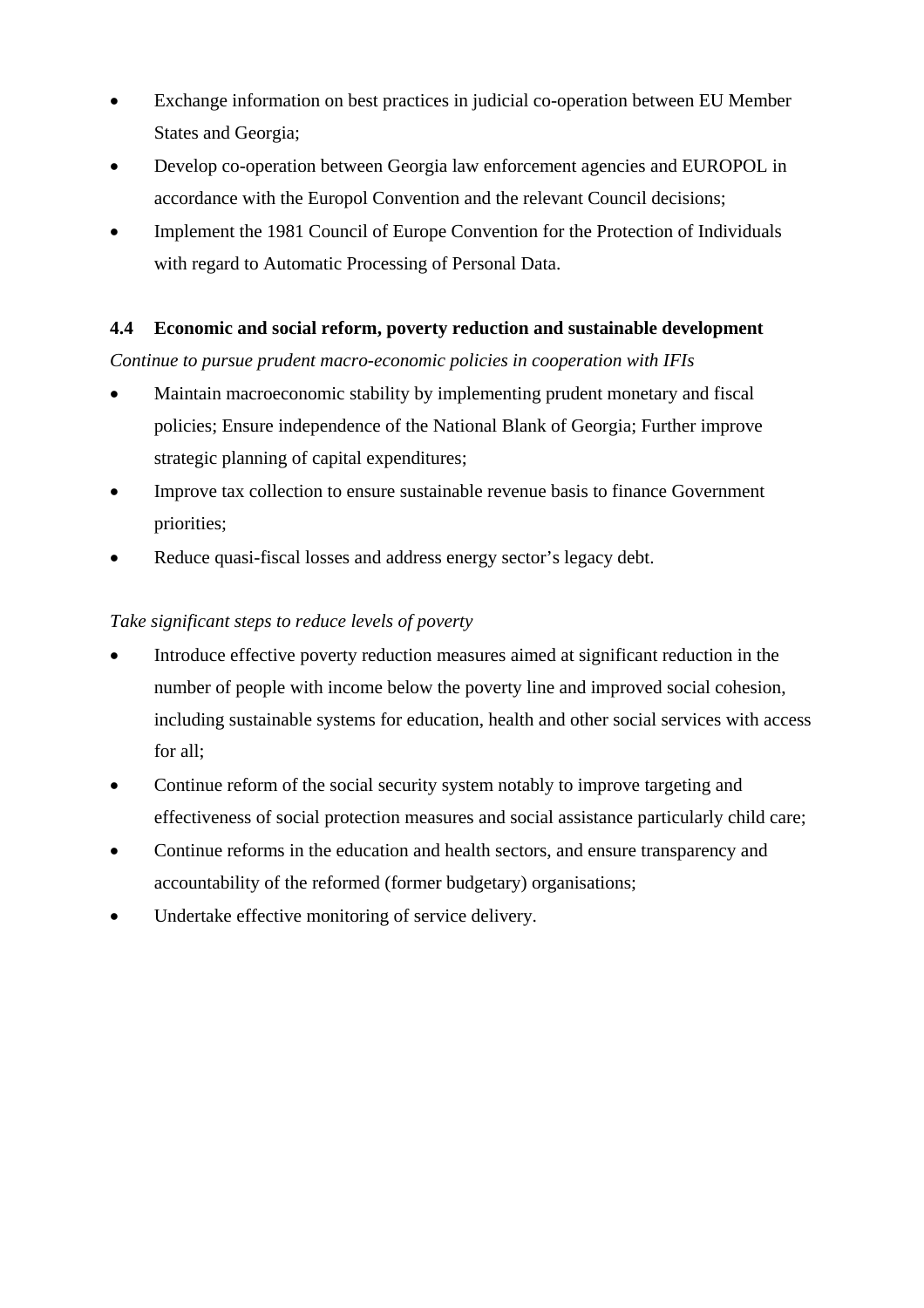## *Enhance agricultural production and rural development*

- Adopt and implement the agriculture development strategy 2006 -2009 providing for: i) the structural, institutional, legal and administrative support necessary in order to complete the process of land privatisation and liberalisation of land markets; ii) encouraging the diversification of rural activity including development of rural tourism;
- Foster the development, promotion and protection of quality production, (traditional products, organic products, geographical indications, etc.);
- Exchange of experience on best practices and use of international and EU standards;
- Identify and develop measures to improve (i) access to credit facilities, as to encourage private investment in the agricultural sector, (ii) access to local and export markets, and (iii) knowledge transfer and extension services;

## *Improve market economy functioning and strengthen economic growth through structural reforms*

- Undertake operational improvements in enterprises that will remain under state ownership;
- Ensure transparent reporting of revenue from oil and gas transit fees through BTC and BTE.

#### *Promotion of sustainable development*

- Identify steps to establish and implement the national strategy on sustainable development;
- Ensure strategic planning of sustainable development and coordination between relevant actors;
- Take steps to improve integration of environmental considerations into other policy sectors.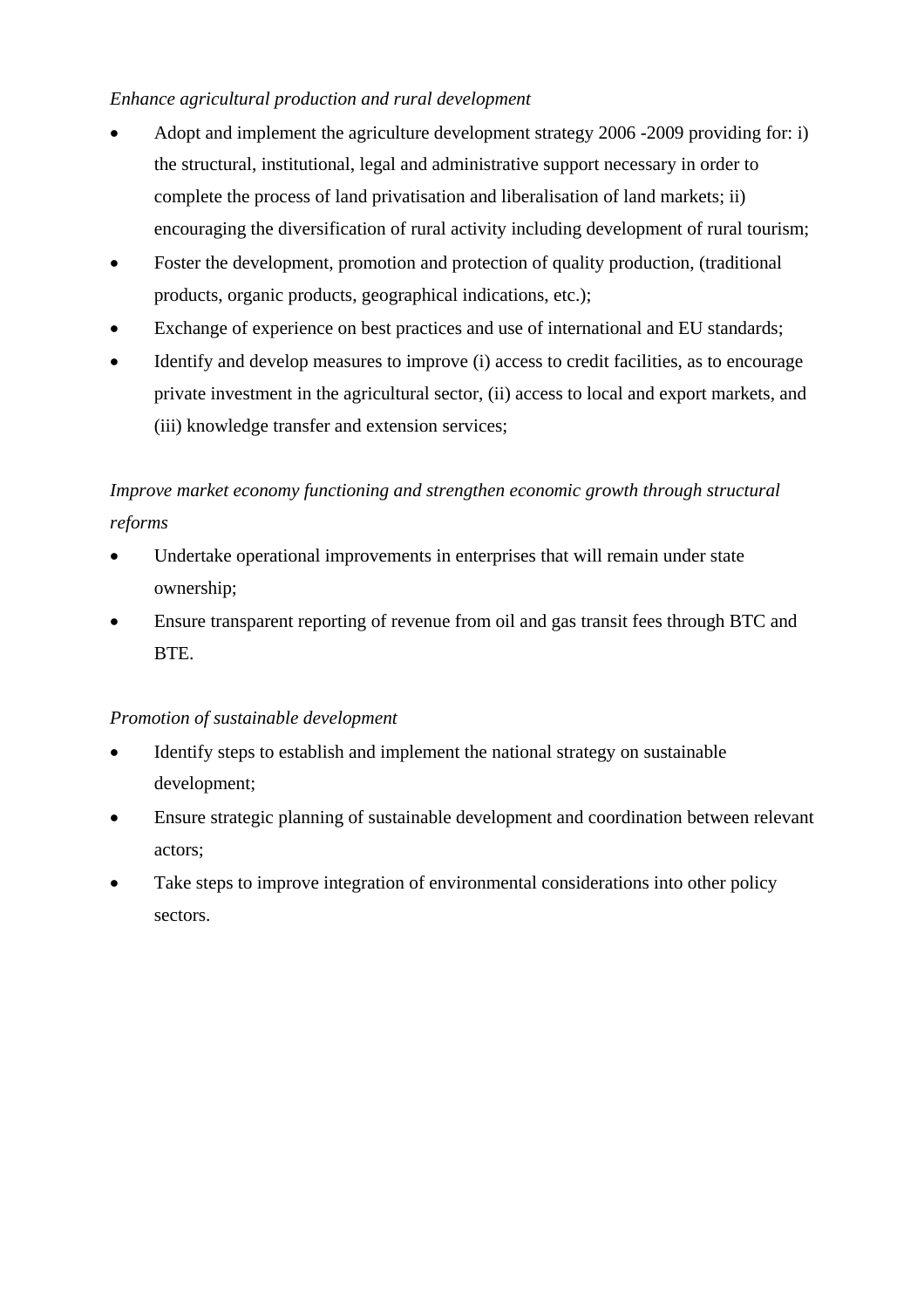#### **4.5 Trade-related issues, market and regulatory reform**

## *4.5.1 Movement of goods*

## **Trade Relations**

- Enhance EU-Georgia bilateral trade through implementation of Georgia's relevant PCA obligations. Monitor compliance with WTO rules and capacity building on international trade;
- Increase compliance with relevant industrial standards, SPS and veterinary norms with a view to increasing benefits from the Generalized System of Preferences and thereby improving Georgia's export performance.

## **Agriculture**

• Initiate a dialogue to explore the possibility for the negotiation of a bilateral agreement on geographical indications, including in the wine and spirits sector.

#### **Customs**

- Reinforce customs controls on imports and exports of pirated or counterfeit goods;
- Develop an integrated border management strategy by strengthening co-operation between customs and other agencies working at the border;
- Develop EU-Georgia co-operation with regard to risk-based customs control ensuring safety and security of goods imported, exported or in transit and define standards for certification of operators (exporters and transporters) intervening in commercial exchanges.

## **Standards, technical regulations and conformity assessment procedures (EU harmonised areas)**

*Move toward EU and international legislative and administrative practices for standards, technical regulations and conformity assessment* 

• Ensure effective cooperation in order to establish and strengthen in Georgia a modern institutional system of technical regulation, standardisation, metrology and accreditation.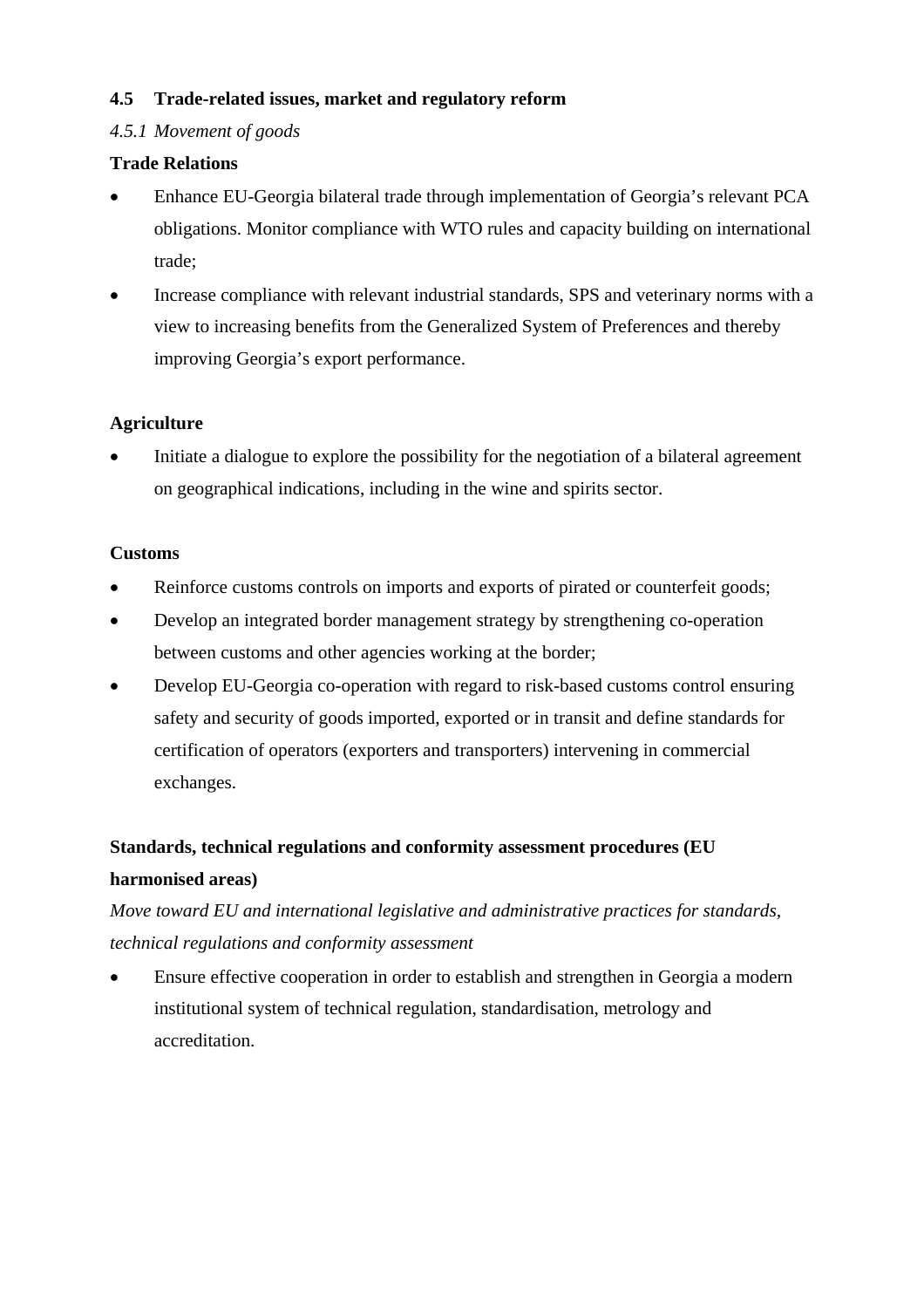- Integrate the institutions in charge of standardisation, accreditation, conformity assessment, metrology and market surveillance to the extent possible within European and international structures;
- Develop market surveillance capacities based on the practice of EU Member States;
- Jointly identify priority industrial sectors for possible legislative approximation, including through consultations with producers and exporters; continue efforts for the completion of the process of translating relevant EU standards and technical regulations into Georgian; Cooperation in creating etalon laboratories of international classification in order to ensure a compatibility with international system of measurements; harmonise the necessary legislation with EU technical legislation in the priority sectors;
- Optimize procedures of conformity assessment of industrial products, with the aim of avoiding compulsory certification of low risk products and repeat testing and introduction of European Modules of conformity assessment.

#### *Restrictions and streamlined administration (EU non-harmonised areas)*

- Analyse legislation and administrative procedures with a view to identifying and, if need be, progressively removing discrimination and restrictions against imported products;
- Designate a central contact point to facilitate information flows and co-operation with economic operators.

## **Sanitary and phyto-sanitary issues**

*Increase food safety for consumers and facilitate trade through reforms and modernisation of the sanitary and phyto-sanitary services.* 

- Continue work towards full implementation of the WTO Agreement on the Application of Sanitary and Phyto-sanitary measures and active participation in relevant international bodies (World Organisation for Animal Health (OIE), FAO/WHO/Codex Alimentarius, and IPPC/FAO after adhesion);
- Exchange information on and explore possible areas of convergence with EU rules and practices in the field of sanitary and phyto-sanitary issues (e.g. policy, legislation, strengthening of institutions, implementing practices);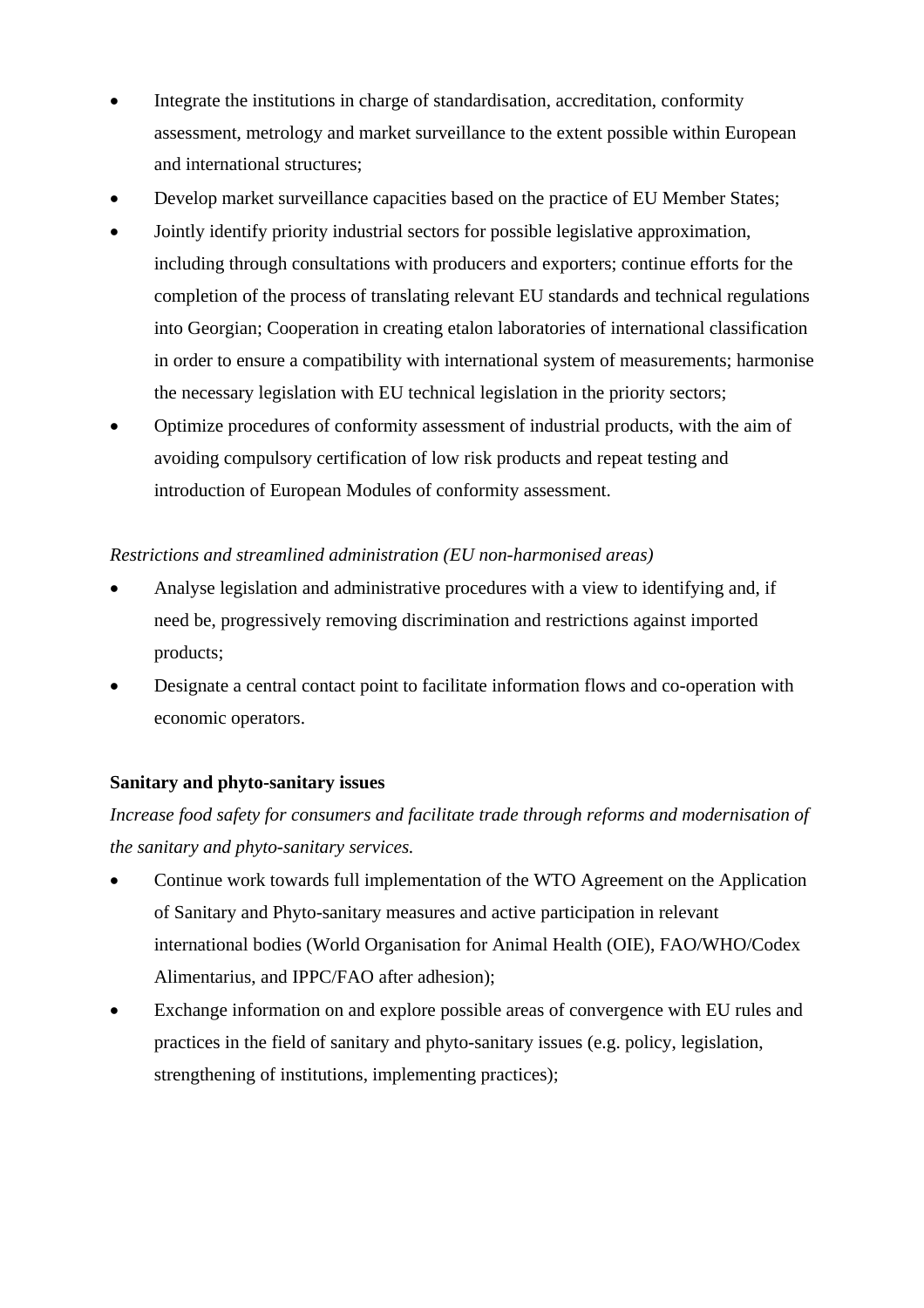- Adhere to the International Plant Protection Convention;
- In the medium-term, draw up a first list of measures for gradual convergence towards EU general food safety principles and requirements (e.g. regulation 178/2002/EC; animal and plant or plant products identification and traceability systems; hygiene in food processing). Start approximation of Georgian legislation in these areas;
- Fulfillment of EU requirements on animal health and for the processing of animal products (c.f.: "General Guidance for third country authorities on the procedures to be followed when importing live animals and animal products into the European Union", DG SANCO/FVO October 2003);
- Work towards interconnection with the EU Rapid Alert System for Food and Feed (RASFF).

#### *4.5.2 Right of establishment, Company Law and Services*

## **Right of establishment and Company Law**

*Full implementation of PCA commitments in title IV, Chapter II (Conditions affecting establishment and operation of companies) and Title VI, art. 49 (Investment promotion and protection)* 

- Progressively abolish barriers to establishment, including to foreign investment;
- Ensure full application of the best endeavor standstill clause so that the conditions for establishment of companies are not more restrictive than when the PCA was concluded;
- In line with EU standards, improve the registration process for companies, notably by strengthening administrative structures involved in company registration; facilitate establishment, in particular with regards to access to companies' basic legal and financial information, transparency of legislation, etc. Continue simplification of licensing requirements;
- Converge with and ensure effective implementation of key principles on company law, accounting and auditing in relevant international and EU rules and standards;
- Improve consistency and predictability in the administrative and judicial authorities responsible for oversight of company law and related investment conditions;
- Review Georgia's law and practice relating to bankruptcy;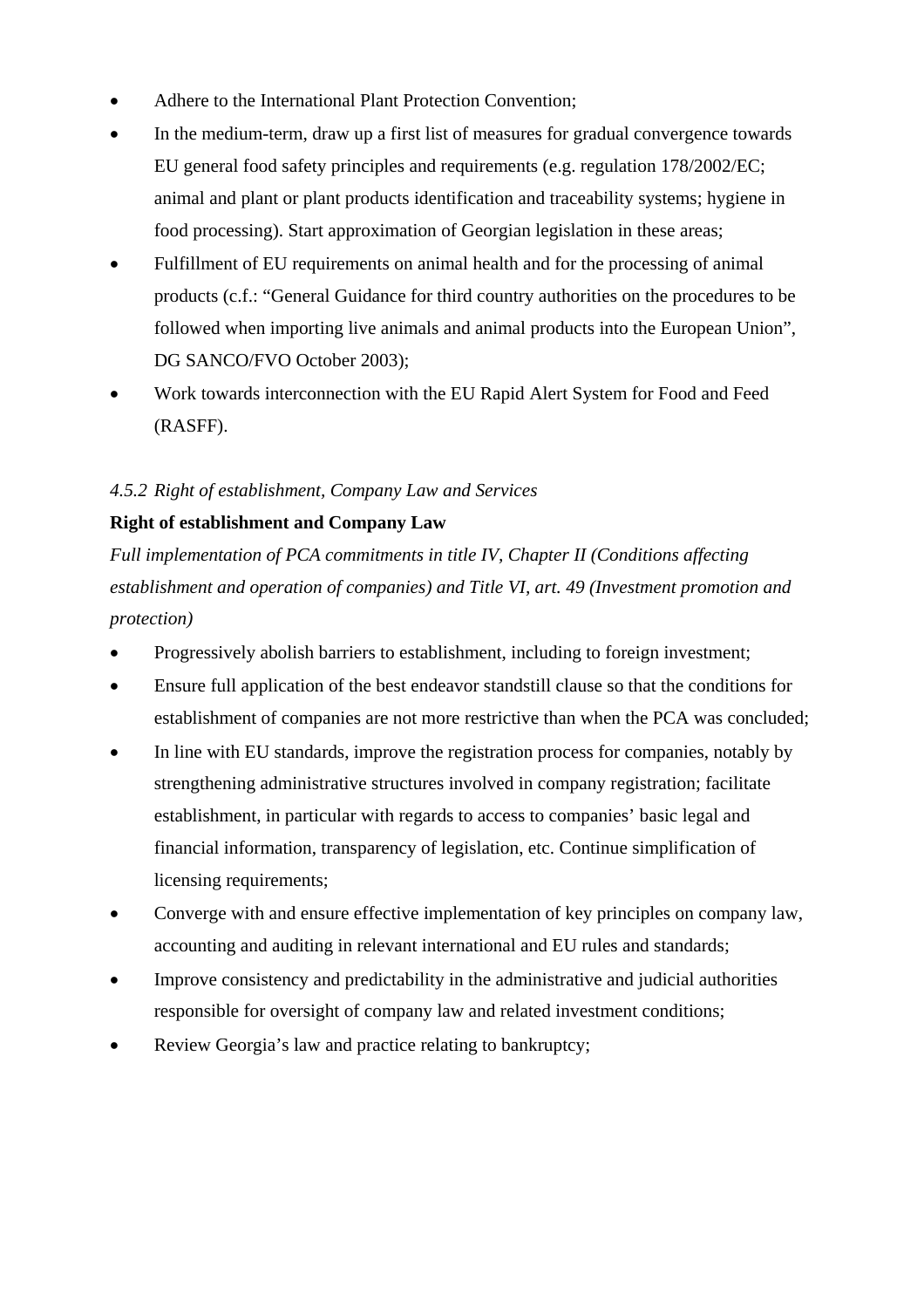• Continue improving corporate governance legislation in line with international standards and ensure its effective implementation.

#### **Services**

*Gradual abolition of restrictions to progressively allow the supply of services between the EU and Georgia in certain sectors, in line PCA commitments in Title IV, Chapter III (Crossborder supply of services)* 

- Complete a review of national legislation by Georgia so as to identify barriers to the provision of services with the aim of abolishing them;
- Establish a Business Information one-stop-shop with the aim of facilitating provision of services to the private sector.

#### **Financial services**

#### *Continue reform of financial services sector, including development of a securities market*

- Give a proper consideration to the recommendations of the IMF/WB FSAP (Financial Sector Assessment Program) of 2006;
- Enhancement of a prudential regulatory framework for financial services and supervision equivalent to that existing in the EU;
- Ensure effective functioning of independent supervisory authorities in accordance with internationally recognised standards.

#### *4.5.3 Movement of capital and current payments*

## *Ensure full application of PCA commitments under Chapter V (Current Payments and capital)*

- Ensure the free movement of capital relating to direct investment made in companies and other investments made in accordance with the provisions on Establishment (Chapter II of Title IV of PCA);
- Ensure the protection of such foreign investments and the liquidation and repatriation of profits and capital.
- Exchange information about the present legal and regulatory regime as concerns capital movement;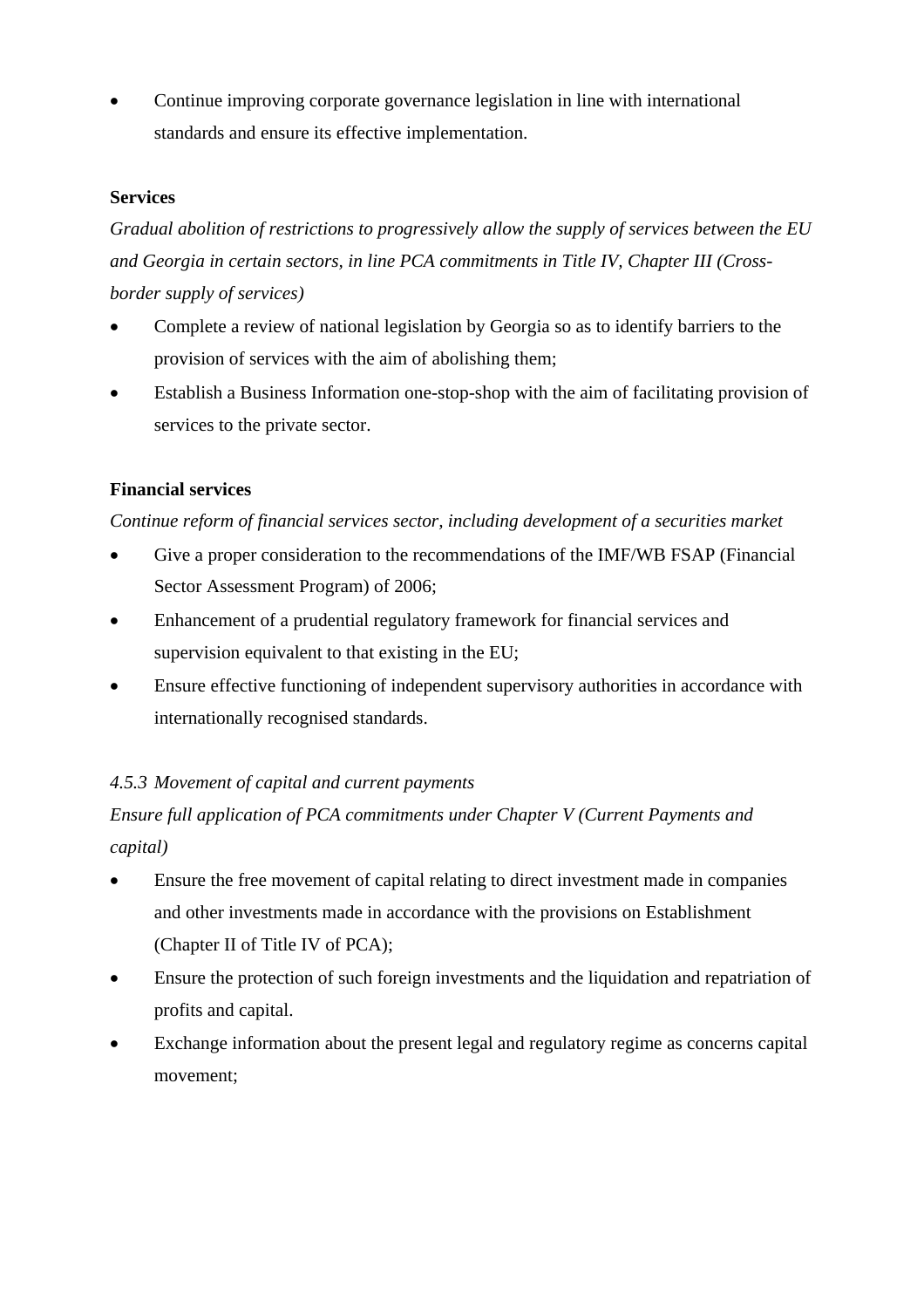• Consider progressive facilitation of capital movements other than those relating to direct investments.

## *4.5.4 Movement of persons including movement of workers*

*Full implementation of commitments under Article 20 of PCA (labour conditions)* 

• Ensure full application of the best endeavour clause by abolishing all discriminatory measures based on nationality which affect migrant workers, as regards working conditions, remuneration or dismissal.

## *4.5.5 Other key areas*

#### **Taxation**

- Complete the network of bilateral agreements between Georgia and EU Member States on avoidance of double taxation in line with the OECD Model Tax Convention;
- Initiate a dialogue on the principles of the EU Code of Conduct for Business Taxation with a view to ensuring fair conditions for Georgia in its future process of integration into the internal market.

## **Competition policy**

#### *Anti-trust and control on state aids policy*

• Ensure enforcement of the competition law, in particular by: optimization of the administrative capacity enhancing the independence of the Free Trade and Competition Agency.

# *Converge with EU principles on Competition according to Title V article 43 and 44 of the Partnership and Co-operation Agreement*

Examine the possibility of establishing further transparency as regards State aid granted in Georgia, in particular by (i) elaborating general rules of state aid and (ii) drawing up annual reports on the amounts, types and recipients of aid.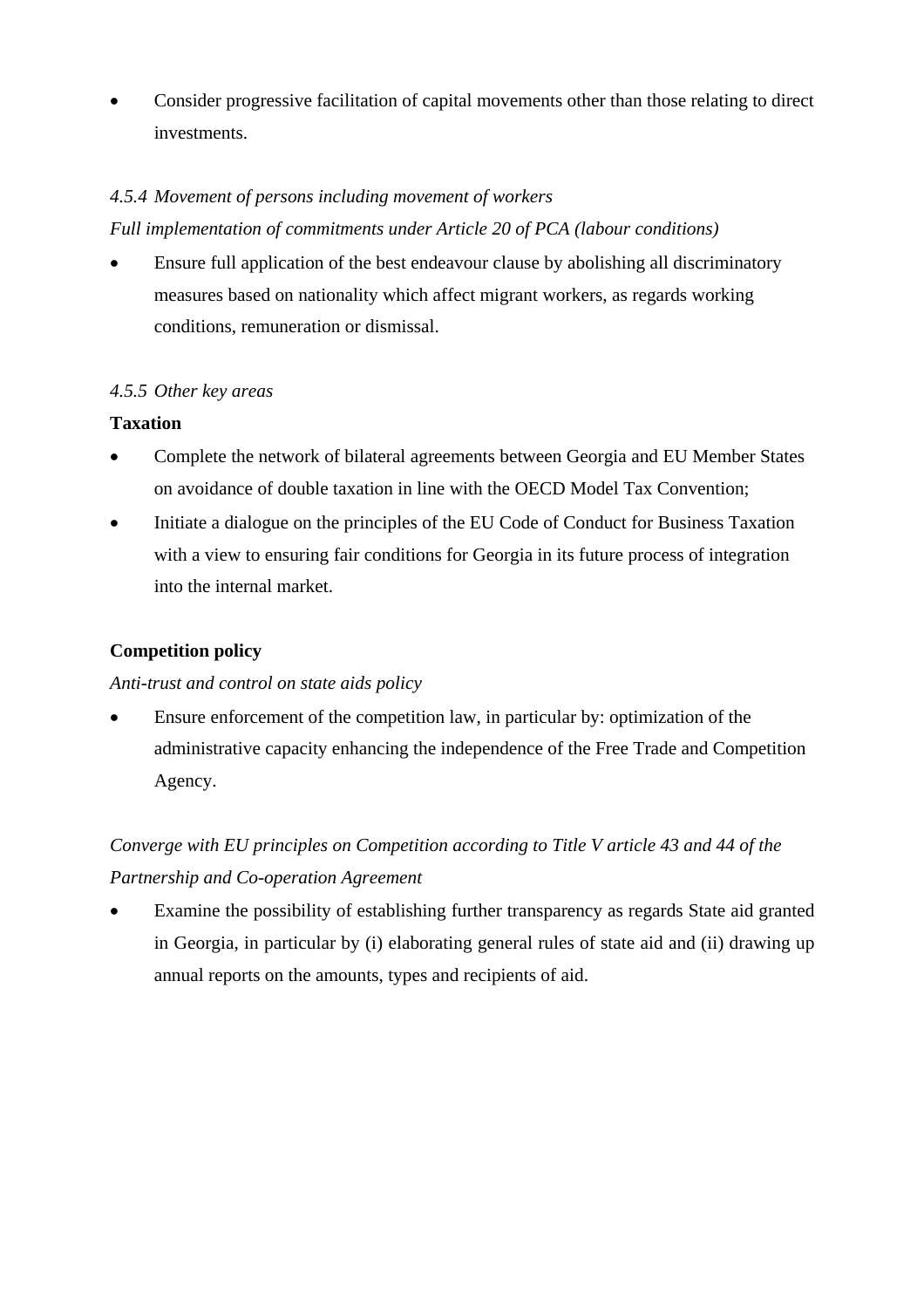#### **Intellectual and industrial property rights**

- Ensure full conformity of IPR legislation with PCA obligations and TRIPS requirements and its efficient enforcement;
- Ensure proper functioning of the judicial system to guarantee access to justice for rightholders and availability and effective implementation of sanctions;
- Consolidate the relevant institutional structures, as well as of the offices for industrial property rights, copyright protection and collecting societies. Extend cooperation with third country authorities and industry associations;
- Establish system of effective protection of geographical indication;
- Take measures to increase public awareness in the field of intellectual and industrial property protection. Establish an efficient system of use of patent information for enterprises.
- Increase resources dedicated to enforcement, including for the judicial system;
- Improve enforcement of the relevant conventions provided for by PCA Article 42(2);
- Conduct a study on piracy and counterfeiting in Georgia and ensure effective dialogue with rights holders.

#### **Public procurement**

- Converge with and effectively implement key principles in the EU legislation on public procurement (e.g. transparency, non-discrimination, competition and access to legal recourse);
- Develop conditions for open and competitive award of contracts between the parties, in particular through calls for tenders, in line with Article 50 of the PCA;
- Improve the functioning of the current system through increased transparency, information provision, access to legal recourse, awareness and training among contracting authorities and business community, as well as the limited use of exceptions.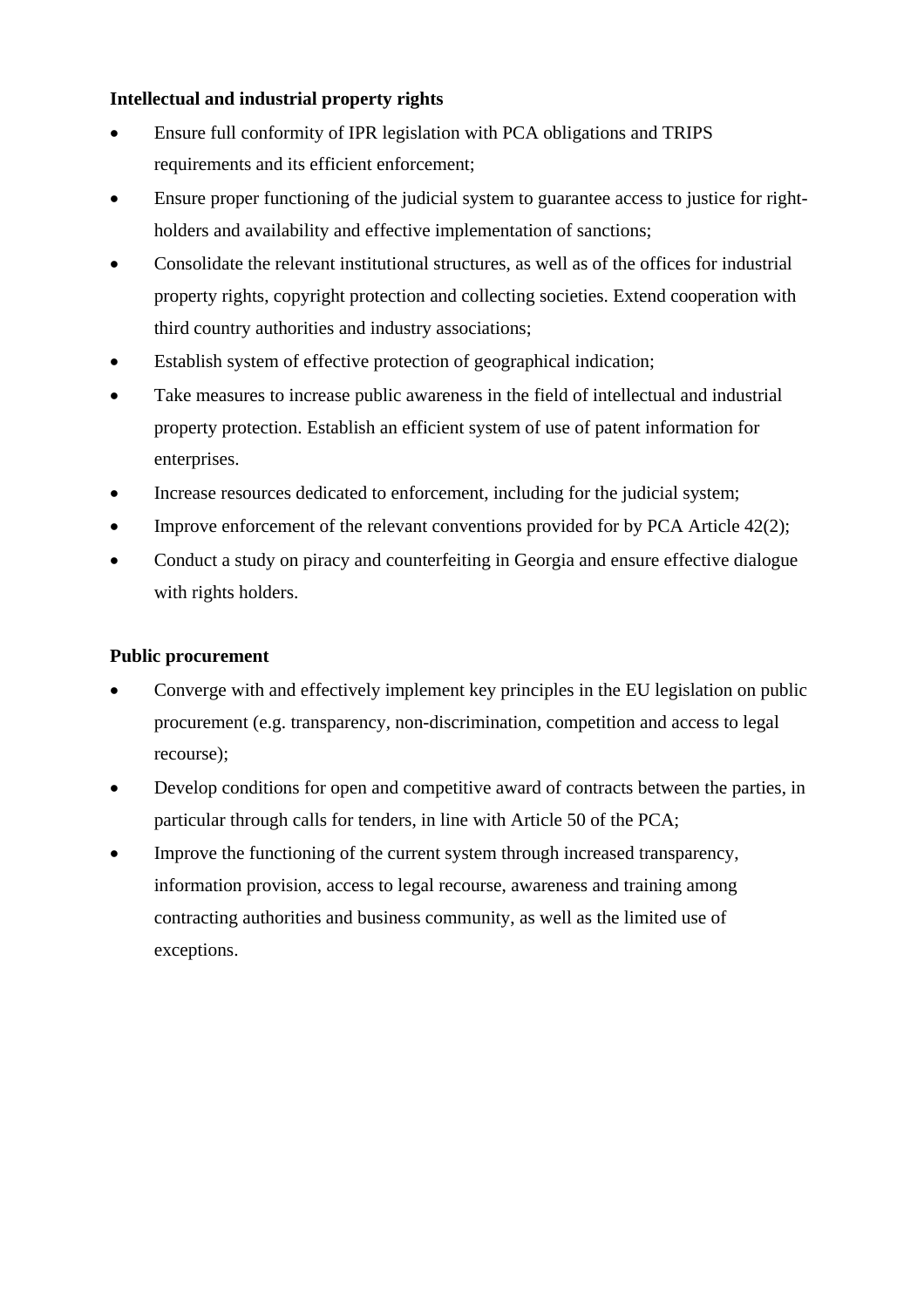#### **Statistics**

- Adoption of statistical methods fully compatible with European standards and advance the modernisation of the Department of Statistics of Georgia with the view to strengthen the independence and a sustainable functioning of official statistics.
- Elaborate a short and medium term development strategy of official statistics for harmonisation with European standards in the relevant statistical areas (in particular national accounts, business statistics, external trade statistics etc), taking into account the process of gradual harmonization with EU standards.
- Take steps to restructure the regional and local offices of the Department of Statistics of Georgia to ensure an optimal balance between available resources and data quality needs;
- Improve the quality and coverage of the statistical business register.

#### **Public Internal Financial Control and related issues**

#### *Sound management and control of public finances*

- Promote the development of appropriate administrative capacity to prevent and fight effectively against fraud and other irregularities affecting national and international funds, including the establishment of well-functioning co-operation structures involving all relevant national entities;
- Ensure effective cooperation with the relevant EU Institutions and bodies in the case of on-the-spot checks and inspections related to the management and control of EU funds;
- Improve public finance management and transparency, through upgrading of the existing Treasury Accounts Systems, appropriate audit of budget revenue and expenditures. Set up and implement an integrated informational system for public finance management.

#### *Public Internal Financial Control*

- Develop a strategy paper for the public internal financial control system (managerial accountability and internal audit);
- Develop legislative framework for public internal financial control;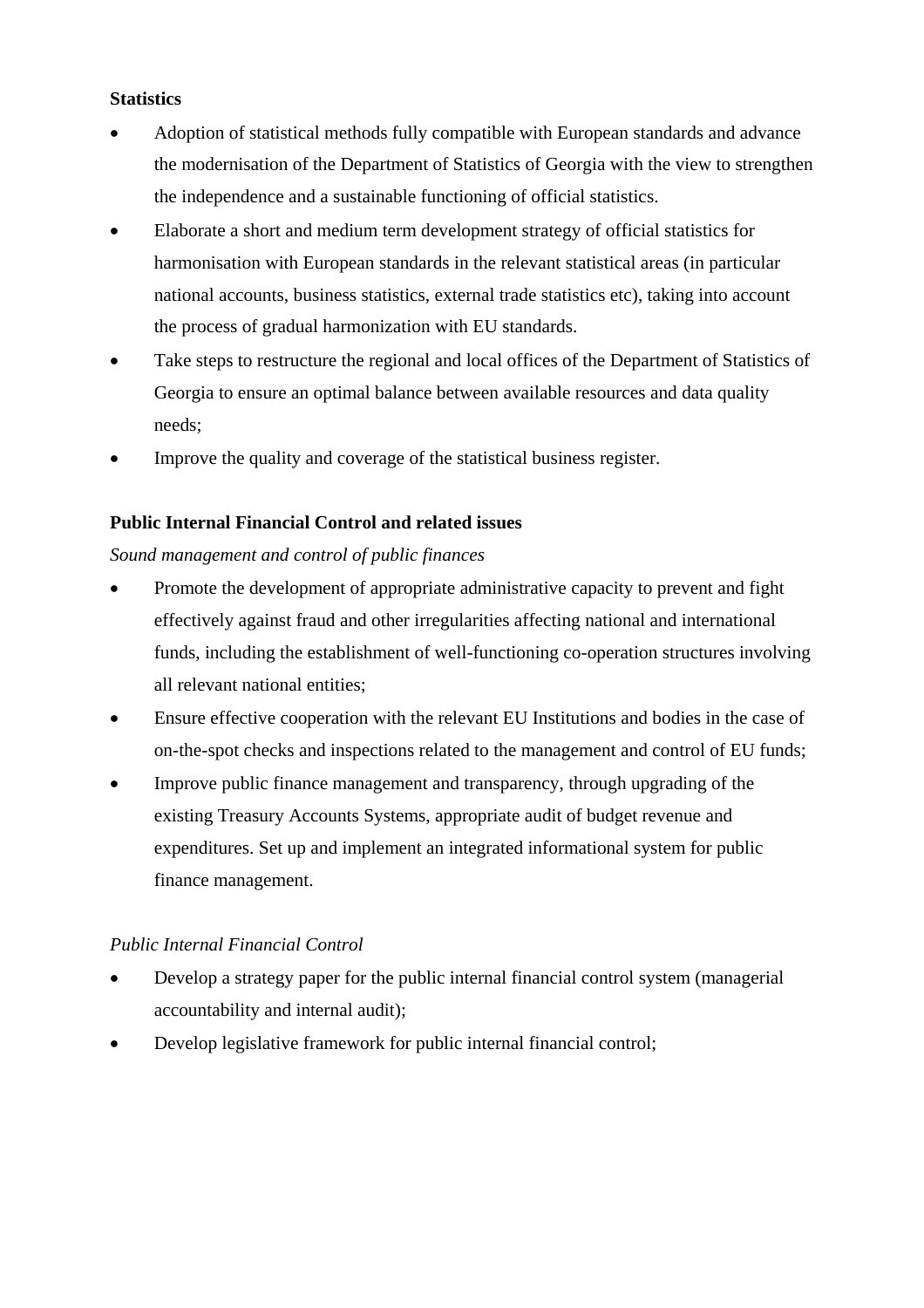• Pursue gradual harmonization with the internationally agreed standards (IIA, INTOSAI, IFAC, GFS-2001,) and methodologies, as well as with EU best practices for the control and audit of public income, expenditure, assets and liabilities;

## *External Audit*

• Continue the reform of the Chamber of Control in line with the internationally accepted and EU best practice external audit standards (INTOSAI standards).

## *Enterprise policy*

- Create a favourable environment for the development of SMEs in accordance with the provisions of Art. 64 of the PCA and taking into account enterprise policy priorities in Georgia;
- Promote the exchange of information and of best practice on enterprise and industrial policy and associate Georgia to EU initiatives to stimulate competitiveness (e.g. exchange of information, participation in networks and studies, training);
- Explore the need and possible options for launching a dialogue on enterprise and industrial policy.

# **4.6 Cooperation in specific sectors: including transport, energy, environment, telecommunications, research and innovation**

#### *4.6.1 Transport*

- Continue implementation and refinement of the national sustainable transport policy for the development of all modes of transport and related infrastructure as well as where appropriate approximation of legislative and regulatory frameworks with European international standards, in particular for safety and security issues;
- Develop an infrastructure strategy (identifying capacity constraints, lack of inter-modal equipment and missing link infrastructure) in order to identify the priority infrastructure projects in various sectors;
- Develop co-operation in satellite navigation, (including joint research actions and applications).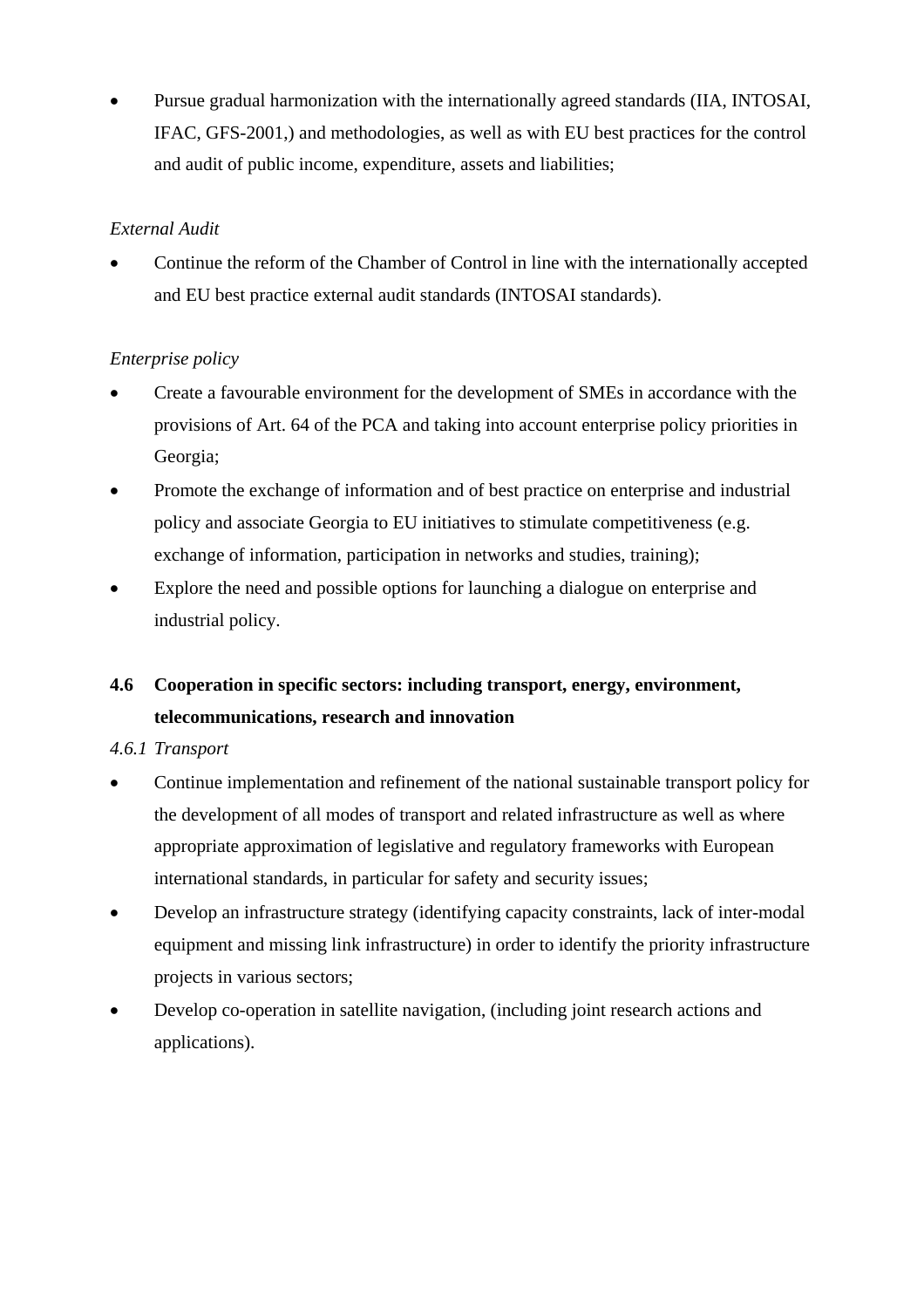## *Implement selected measures and reforms in the road transport sector*

- Develop and implement an action plan on road safety including the technical control/road worthiness testing of vehicles and implementation of legislation on the transport of dangerous goods as well as improve control on movement of the overloaded vehicles;
- Ensure that international transport sector is regulated in terms of access to the profession; Introduce and ensure strict enforcement of mandatory driving times and rest periods in the international transport sector complying with international standards.

## *Implement selected measures and reforms in the railway transport sector*

- Improve efficiency of freight transport services (including issues of border crossing procedures). Promote multi-modal services, address issues of interoperability.
- Complete Restructuring of the railway sector:

## *Implement selected measures and reforms in the aviation sector*

- Sign and Implement the (horizontal) agreements on certain aspects of air services with the European Community;
- Promote regulatory approximation, including on safety and security issues;
- Increase administrative and technical capacity to comply with Joint Aviation Authorities (JAA) standards and obtain full JAA member status;
- Cooperation in the area of air navigation.

#### *Implement selected measures and reforms in the maritime sector*

- Complete restructuring of the port sector (separating regulatory/operational and commercial functions);
- Implement relevant international IMO (International Maritime Organisation) conventions requirements; pursue effective enforcement in the areas of Port State Control and Flag State implementation as well as resolutions of the Maritime Environment Protection Committee on tanker safety;
- Speed up the phasing-out of single-hull oil tankers and introduce the pertinent changes agreed in the IMO Marpol Convention;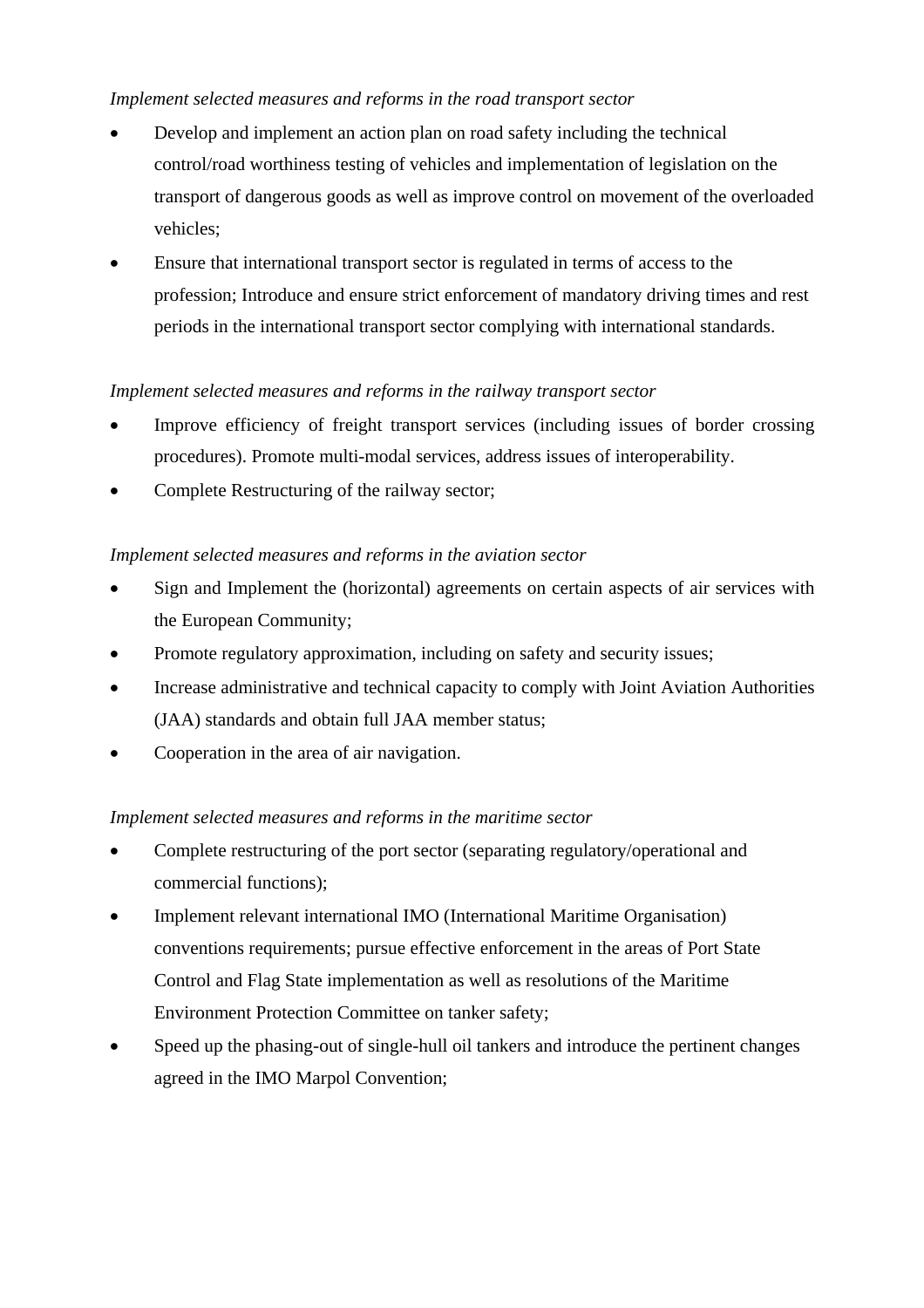• Promote regulatory approximation, including on safety and security issues.

## *Regional transport cooperation*

• Continue cooperation on Caspian and Black Sea regional transport issues in the context of the follow-up to the EU-Black Sea-Caspian Basin Transport Ministerial Conference held in Baku on November 2004;

## *4.6.2 Energy*

## *Energy policy convergence towards EU energy policy objectives*

- Elaborate and implement a coherent long-term energy policy converging gradually with the EU energy policy objectives including security of energy supply;
- Explore the medium-term possibility for participation in the Intelligent Energy-Europe programme.

## *Gradual convergence towards the principles of the EU internal electricity and gas markets*

- Establish a list of measures for gradual legal and regulatory convergence towards the principles of the EU internal electricity and gas markets, accompanied by time schedules and a financing plan;
- Work towards the progressive elimination of energy price distortions; and improve bill collection rates;
- Further develop the National Energy Regulatory Commission in line with the principles of the Electricity and Gas Directives 2003/54 and 2003/55;
- Complete restructuring the electricity (including hydropower), gas and heat sectors, ensure their financial viability.

#### *Progress regarding energy networks*

- Take steps to reduce energy network losses;
- Improve the safety and security of energy infrastructure.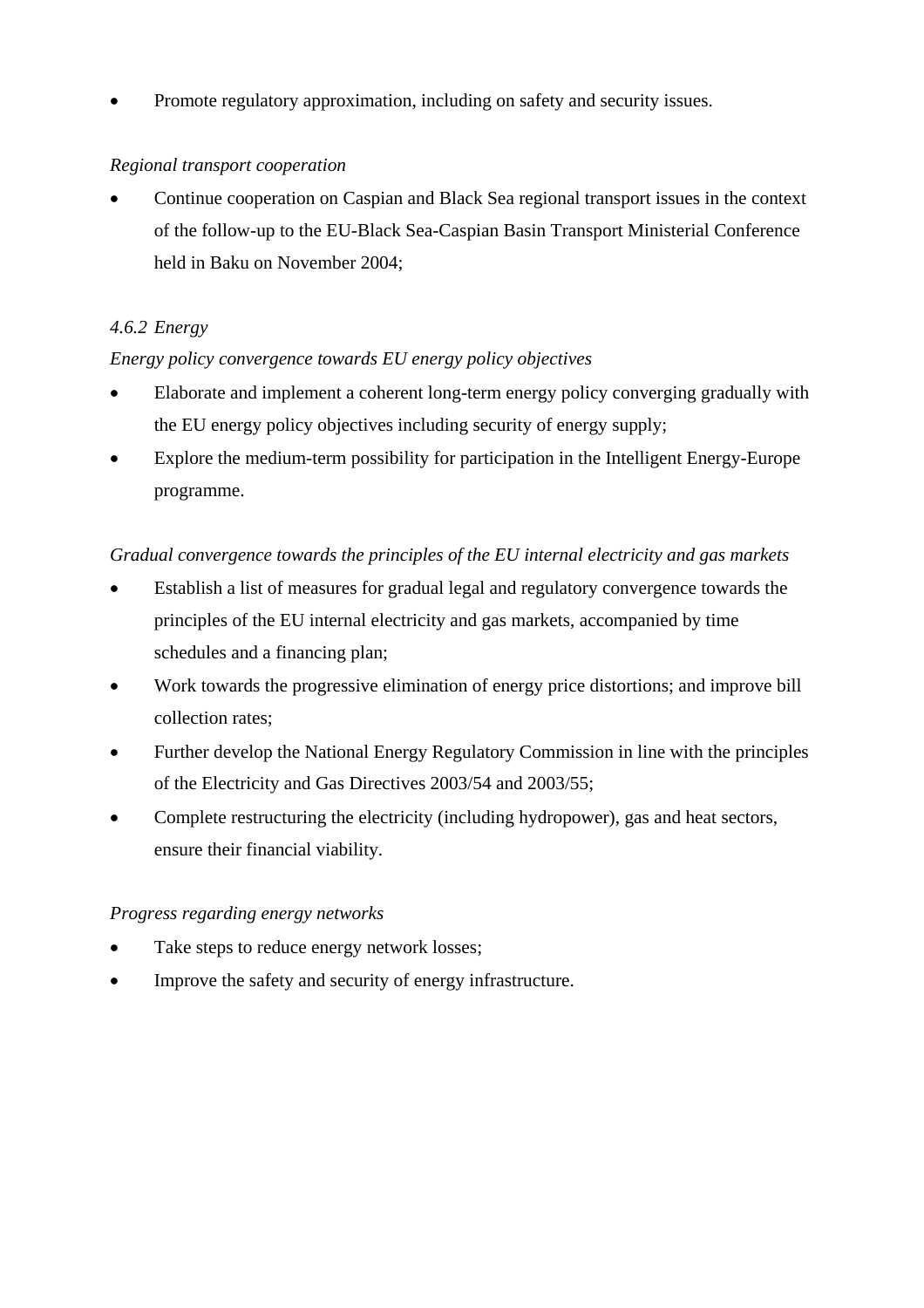#### *Progress on energy efficiency and the use of renewable energy sources*

- Take steps to develop an action plan including a financial plan for improving energy efficiency and enhancing the use of renewable energy;
- Adopt legislation addressing energy efficiency and renewable energy;
- Reinforce the institutions dealing with energy efficiency and renewable energy sources;
- Implement a set of measures in this area.

## *4.6.3 Environment*

*Take steps to ensure that conditions for good environmental governance are set and start implementing them* 

- Strengthen administrative structures and procedures to ensure strategic planning of environment issues and co-ordination between relevant actors;
- Adopt legislation and establish procedures regarding access to environmental information and public participation, including implementation of the Aarhus Convention;
- Continue preparing regular reports on the state-of-the-environment;
- Reinforce structures and procedures to carry out environmental impact assessments;
- Establish communication strategies on the benefits of environmental policy; support civil society actors and local authorities.

*Take action for prevention of deterioration of the environment, protection of human health and achievement of rational use of natural resources in line with the commitments of Johannesburg Summit* 

- Develop framework legislation and basic procedures and ensure planning for key environmental sectors, air quality, water quality, waste management, nature protection;
- Enhance administrative capacities, including for the issuing of permits as well as for enforcement and inspection;
- Implement existing national plans and programmes (e.g. on integrated coastal zone management, forest management, and water management);
- Take measures to strengthen control of all types of radioactive sources.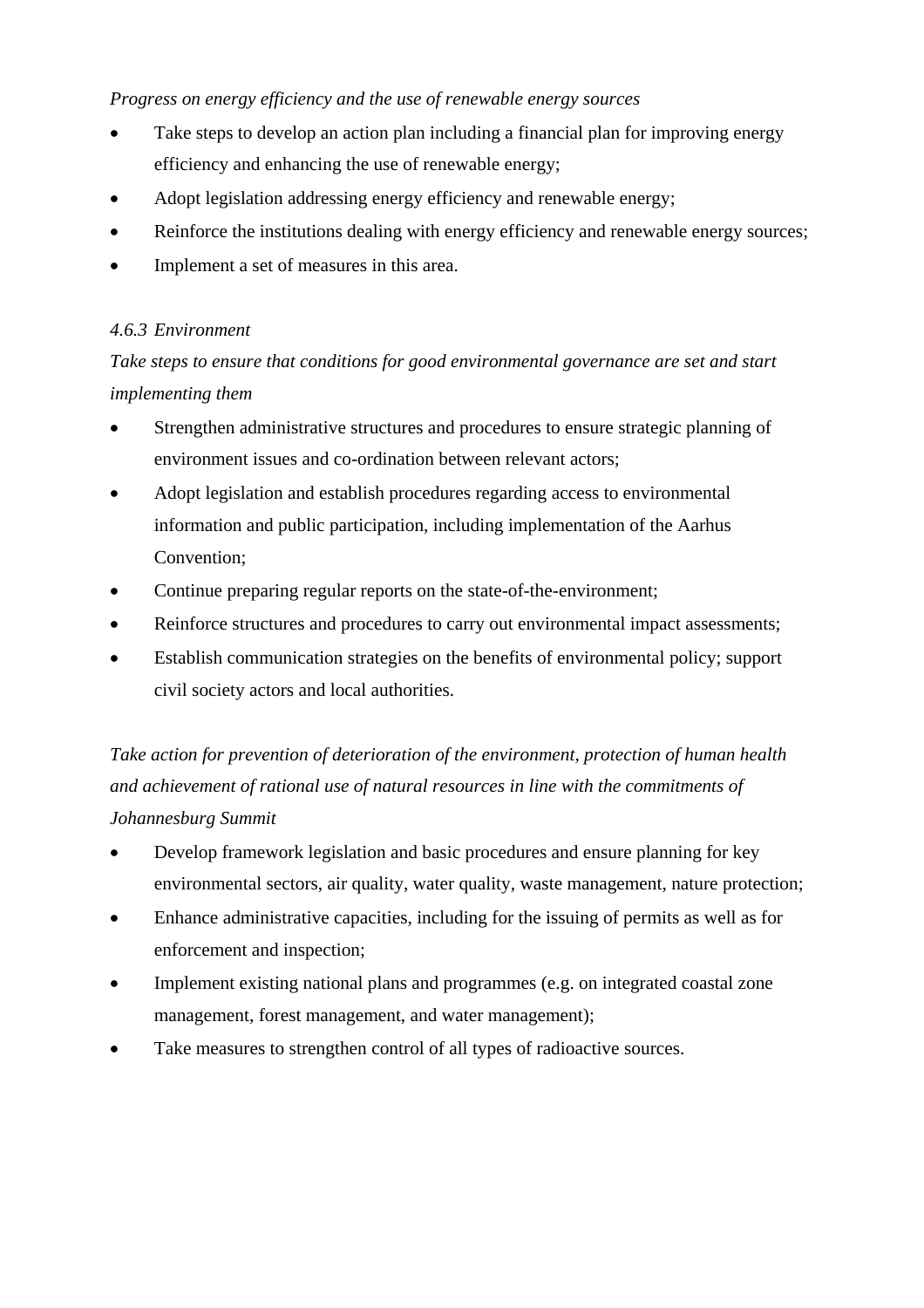#### *Enhance co-operation on environmental issues*

- Implement provisions under the Kyoto Protocol and the UN Framework Convention on Climate Change including through the active cooperation under the Clean Development Mechanism;
- Participate actively in the Danube Black Sea Task Force and the Black Sea Commission to implement a trans-boundary approach to water management; ensure active participation in the Eastern European, Caucasus and Central Asia component of the EU Water Initiative;
- Ratify relevant UN-ECE Conventions on the environment;
- Identify possibilities with neighbouring countries for enhanced regional co-operation, in particular with regard to water issues;
- Possible participation in selected European Environment Agency activities.

## *4.6.4 Information Society and media*

*Further progress in electronic communications policy and regulations. Development and use of Information Society applications* 

- Adopt a national policy on the development of the telecommunications and IT sectors and further develop comprehensive regulatory framework including numbering, users rights, privacy protection and data security;
- Promote the use and exchange of views on new technologies and electronic means of communications by businesses, government and citizens in areas such as e-Business (including standards for e-signatures), e-Government, e-Health, e-Learning, e-Culture;
- Work towards adopting audiovisual legislation in full compliance with European standards with a view to future participation in international instruments of the Council of Europe in the field of media. Promote an exchange of views on audiovisual policy, including co-operation in the fight against racism and xenophobia;

#### *Regional cooperation*

• Facilitate the interconnection of the Caucasian Research and Education Networks with their European counterparts via GEANT in order to support scientific collaboration.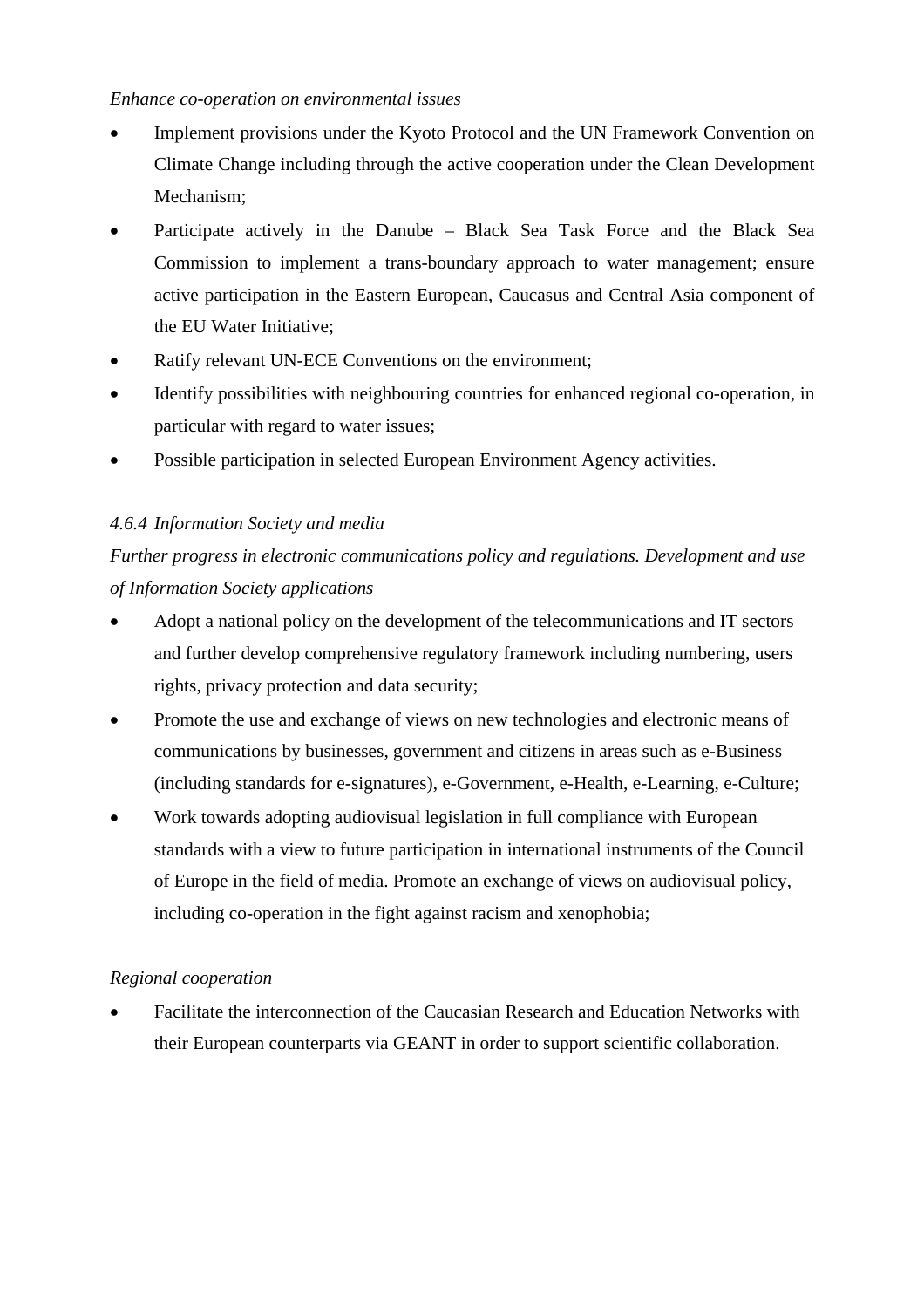• Develop distance education programmes in Southern Caucasus and Black Sea Countries.

### *4.6.5 Science and technology, research and development*

*Develop Georgia's capacity in technological R&I to support the economy and society* 

- Reinforce human, material and institutional resources in order to improve the capacities in technological R&I.
- Restructure science management system through introduction of peer review-based competitive environment for the selection of grant applications, institutional integration of scientific institutions with higher education institutions (HEIs) and reinforcing outcome-oriented R&D projects.

*Prepare Georgia's integration into the European Research Area and into the Community R&I Framework Programmes on the basis of scientific excellence* 

- Implement appropriate information strategy to facilitate adequate participation of Georgian scientists in the Community R&I Framework Programmes.
- Reinforce Georgian participation in international Marie Curie fellowships including support of the appropriate return mechanisms.

## **4.7 People-to-people contacts**

## *4.7.1 Education, training and youth*

*Reform and modernise the education and training systems within the framework of Georgian plans towards convergence with EU standards and practice.* 

- Ensure access for all to high quality education by providing sufficient funding, setting up quality assurance services, reforming education and training systems, including vocational education and training and fostering lifelong learning, in particular through implementation of a national education reform strategy;
- Reform the higher education sector in line with the principles of the "Bologna process". Strengthen local capacities for policy development and implementation, address accreditation and licensing procedures;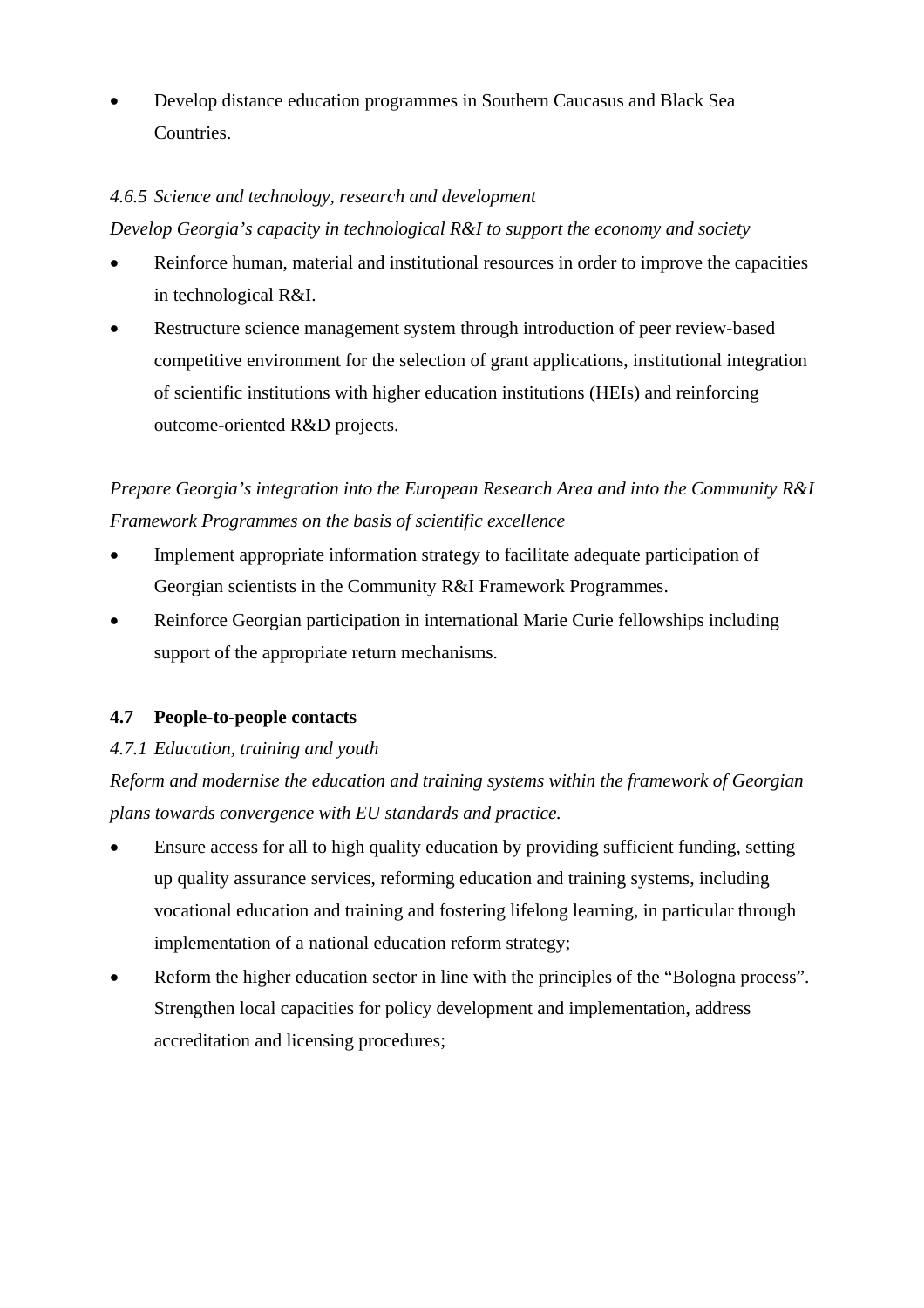- Promote reform of higher education and cooperation between higher education institutions in the EU and Georgia through the TEMPUS programme;
- Enhance the capacities of institutions and organisations involved in developing and implementing quality assurance in the field of education and training, by using for example the tools offered by the TEMPUS programme;
- Stimulate universities to establish teaching activities in European Integration studies and encourage universities to apply for Jean Monnet Modules and Chairs;
- Strengthen the adaptation of higher and vocational education to the future demands of the labour market by increasing the involvement of social partners and stakeholders from civil society;
- Encourage participation in the Erasmus Mundus and TEMPUS programmes and in the new scholarship scheme.

#### *Enhance co-operation in the field of education, training and youth*

- Continue and enhance a policy dialogue between EU and Georgian authorities in the field of education and training;
- Enhance youth exchanges and cooperation, in particular among the three Southern Caucasus and Black Sea countries in partnership with their counterparts from the European Union in the field of non-formal education for young people and promotion of intercultural dialogue through the YOUTH programme.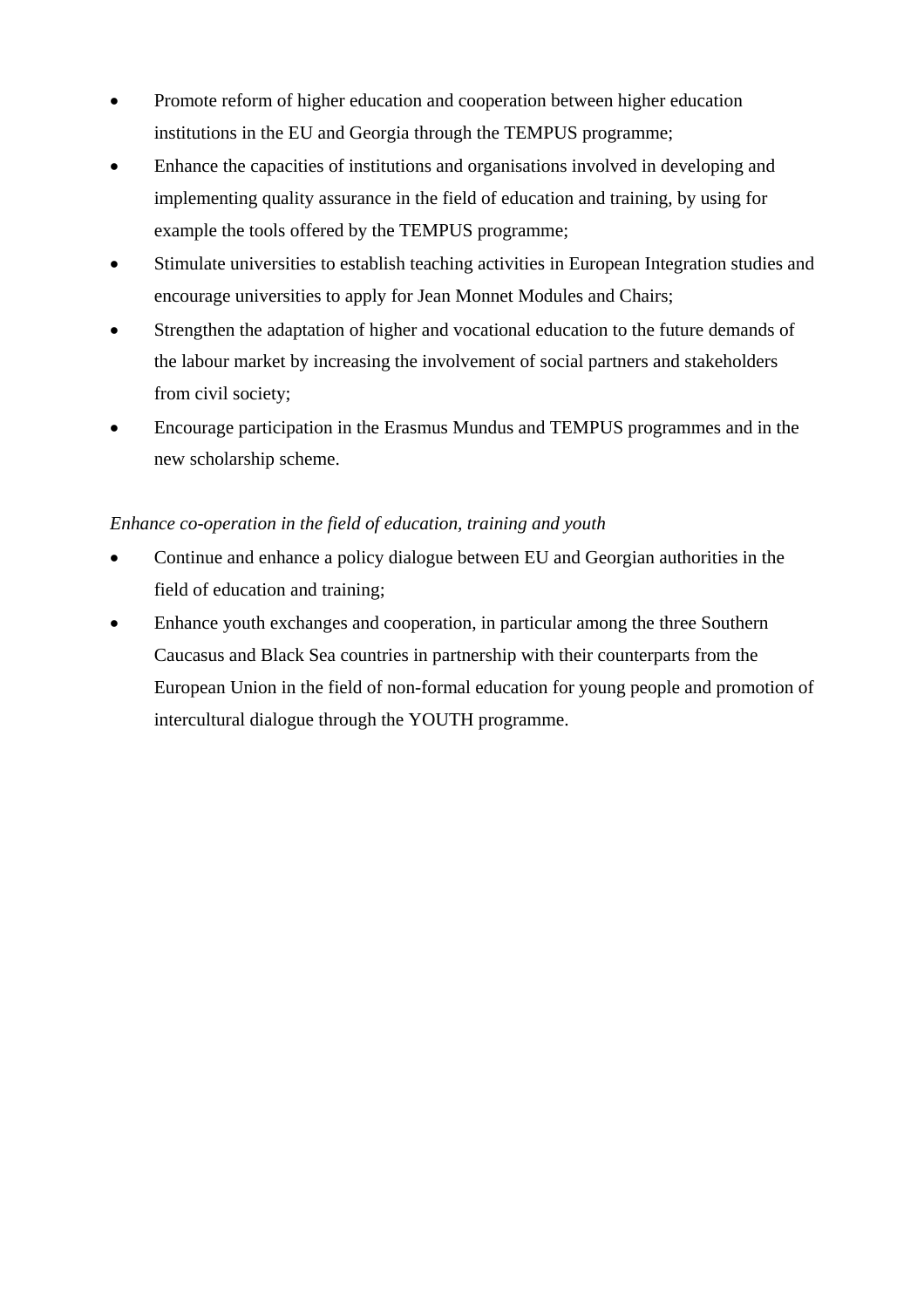## *4.7.2 Public health*

## *Health sector reform*

• Continue health sector reform inter alia through enhancing the policy and regulatory framework with a view to notably: improve access and affordability for whole population; improve the organisation, quality, and efficiency of the sector and its institutions, including the Ministry of Labour, Health and Social Affairs; increase the share of primary health care services and of prevention and health promotion activities in the total health care budget; implement a sustainable healthcare finance strategy; improve the quality of and access to information on health statistics, risks and determinants in Georgia; enhance the quality of health workers including through training.

## *4.7. Culture*

## *Enhance cultural co-operation*

- Investigate the possibilities for co-operation in the framework of EU programmes in the field of culture;
- Exchange views on the UNESCO Convention on the protection and promotion of the diversity of cultural expressions which was adopted on 20th October 2005 and to promote the ratification and implementation of the text ;

## **5. MONITORING**

The Action Plan will be submitted for formal adoption to the EU-Georgia Cooperation Council. The Action Plan will guide the work between the EU and Georgia. Should the need arise, on the EU side, for specific measures necessitating legally binding decisions, the Commission will recommend to the Council the adoption of the necessary negotiating directives.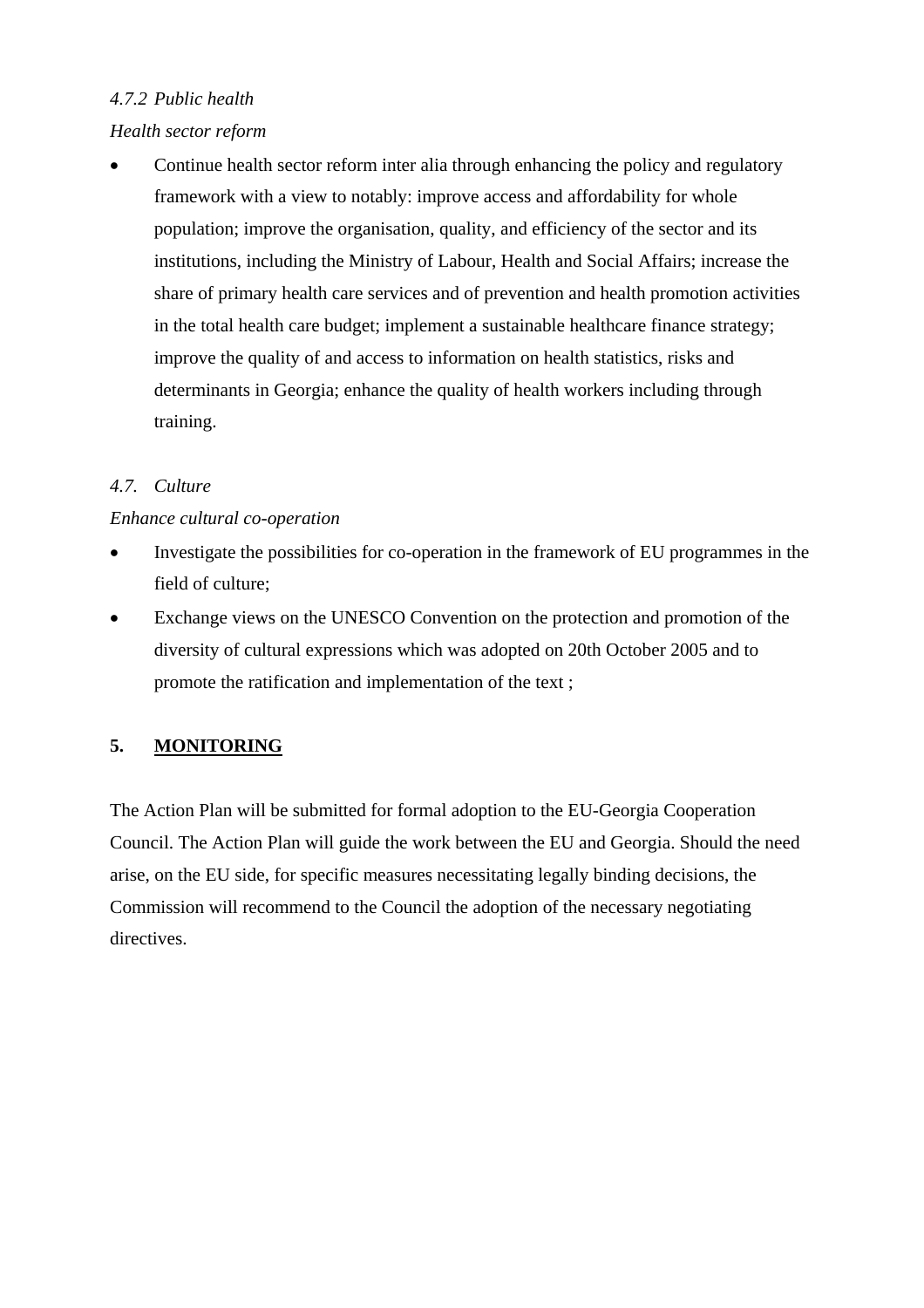The joint bodies established under the Partnership and Cooperation Agreement will advance and monitor the implementation of the Action Plan. The structures under the relevant agreements, where appropriate, should be reviewed, to ensure that all priorities under the ENP are duly reflected .

The Commission, in close cooperation with the Secretary-General/High Representative, as appropriate, will produce reports on the Action Plan's implementation at regular intervals. It will invite Georgia to provide information for these reports. The Commission will also work closely with other organisations such as the Council of Europe, the OSCE, relevant UN bodies, and International Financial Institutions.

A first review of the implementation of the Action Plan will be undertaken within two years of its adoption.

The Action Plan can be regularly amended and/or updated to reflect progress in addressing the priorities.